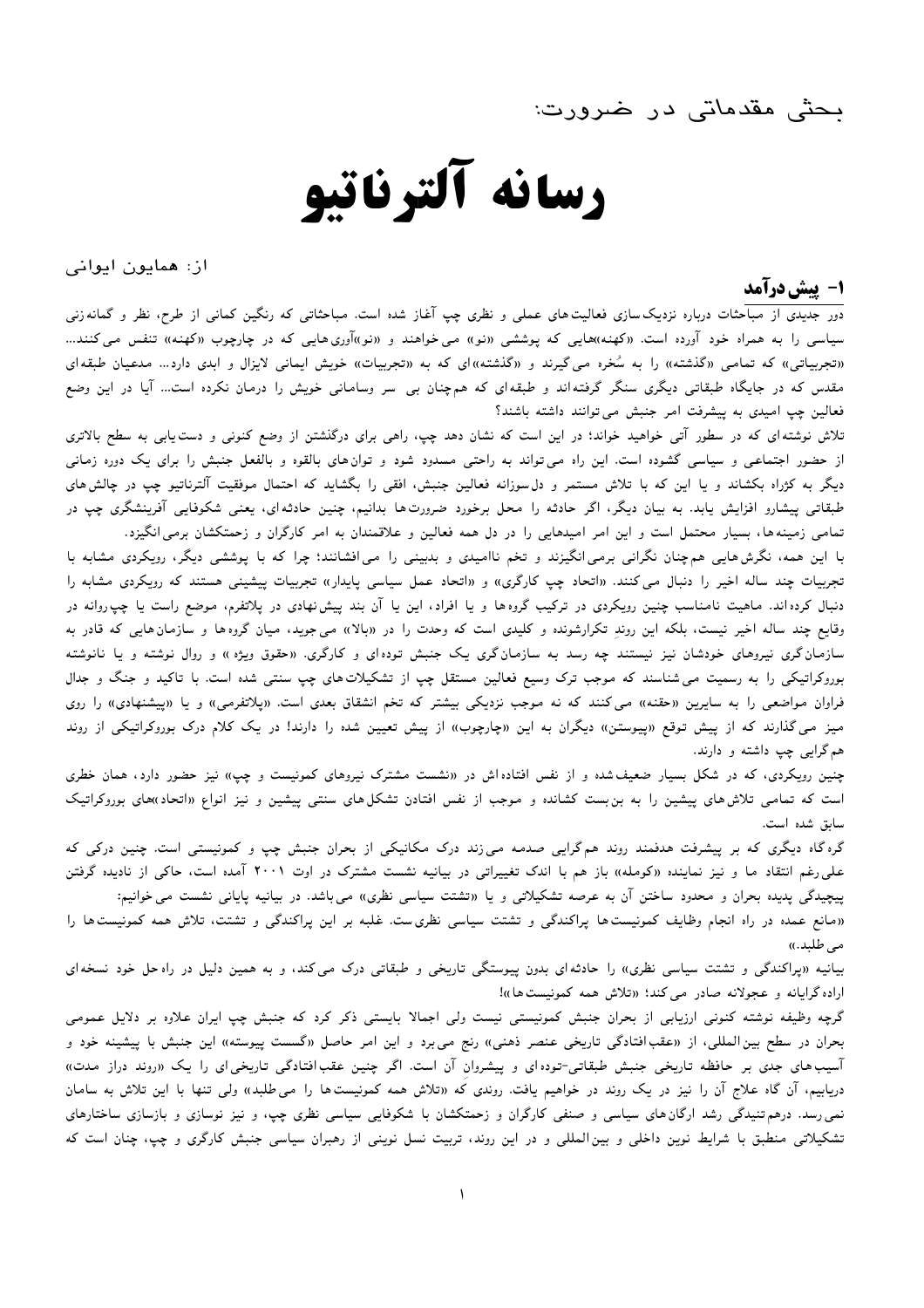ما را از اراده گرایی ساده لوحانه برای «حل» بحران جنبش کمونیستی دور نگه می دارد.

فریادهای خشم آلوده دن کیشوتهای وطنی نه تنها موجب خنده ما نیست، بلکه نگرانی چندانی را برای این بخش از ورشکستگان سیاسی فراهم می آورد که بر پایان دوران خویش باور ندارند و همچنان «دلیرانه» به آسیابهای بادی حملهور میشوند و می کوشند شوالیههای وفاداری باشند که «غول» خیالی بحران را درهم شکستهاند.

این نگرانی آن گاه افزوده می شود که از چنین نقاط ضعفی راه برای حمله سوسیال دمکراسی راست برعلیه نشست کمونیست ها و فعالین چپ گشوده می شود. «برهان» در «تک برگی راه کارگر» از طرح چنین نکته ای در بیانیه «نشست مشترک» شادمانه سودجسته و به مجموع تلاش طیف وسیعی از فعالین چپ و کمونیست حملهور می شود و هم سو با ایدئولوژی حاکم بر جهان کنونی به مخاطبین۱ش اندرز «ایدئولوژی(دایی» چپ را می دهد. آن هم «ایدئولوژی» به مفهوم خود ساخته و قراردادی در ایدئولوژی بورژوازی که خود را «غیرایدئولوژیک» می خواند. مقالهنویس راه کارگر چنین می نویسد:

«نطفه شکست این گونه تلاش۵ا، در ایدئولوژیک (و نه طبقاتی) کردن هدف و معیار وحدت بوده است. فرقه۱ا نه بر مبنای مبارزه طبقاتی، بلکه بر مبنای اعتقادات و باورها می توانند جمع شوند.»(۱)

پیشنهاد به خلع سلاح تئوریک، تحت عنوان غیر«ایدئولوژیک بودن» مبارزه طبقاتی، همانا دعوت طبقه کارگر به منجلاب ایدئولوژی بورژوایی است که ترمینولوژی تحریف شده آکادمیسینهای ایدئولوژی حاکم را به خورد این طبقه بدهد. «ایدئولوژی(دایی» راه کارگر مبنای چرخش او به سوی پراگماتیسم بی مایه لیبرالی است. این امر شاخص دو سیستم فکری و دو ترمینولوژی متفاوت است، و در صورت گزوم، مبانی مباحثه نظری را از سطوح بسیار پایین تری بایستی با آن۱ه آغاز کرد. راه کارگر گرچه هنوز بخشی از واژگان «سرخ» را به مصرف می رساند اما تعبیر آن۱ها را واژگونه می کند و «سرخی» آن نیز نه از «خون بلکه از سرخاب»(۲) است.

علاوه بر این، مبحث فوق یکی از موارد متعددی است که نشان می0دهد خشک اندیشان و چپ-لیبرال۵ها همچون «همزادان ناهمساز» از هم تغذیه کرده و یکدیگر را تقویت می کنند. یکی بیانیه «نشست» را به ابهام و پریشاناندیشی دچار می کند و دیگری از این فرصت وام جسته تا به تلاش طیف وسیعی از فعالین چپ به عنوان «فرقه گرا» حمله ور شود و متاع خود را به فروش برساند: «ایدئولوژی زدایی!»

در این کشاکش وظیفه ای که چپ نواندیش پیش٫ویش قرار دارد، طرح و پیشبرد وسیع تر راه حل ایجابی و سازنده خود برای روند برون رفت از بحران، و در عین حال نوسازی و بازسازی اندیشه و ساختار جنبش چپ انقلابی است. در سطور آتی به یکی از جنبههای مهم چنین روندی پرداخته خواهد شد. تلاشی که «آلترناتیو چپ» برای سازماندهی و پشتیبانی از «رسانه آلترناتیو» بایستی به خرج دهد تا شاخصی برای شکوفایی دوباره اش باشد.

# **۲. پیش زمینه «رسانه آلترناتیو» و مباحثات نشست اوت ۲۰۰۱**

طرح چنین موضوعی خلقالساعه نیست. برای پیوستگی بحث، ناچار به تکرار کوتاه برخی از موارد مرتبط با این موضوع هستیم. پیشاپیش از خوانندگانی که این بخش برایشان تکراری است عذر می خواهیم ولی چنین به نظر می٫رسد که بخش وسیع تری از خوانندگان به دلایل بسیار، نظیر پراکندگی جغرافیایی و سیستم خبر رسانی ناقص، از دسترسی به مجموع موضوعات محروم مانده اند.

از همان آغاز انتشارِ «گفتگوهای زندان»، به مناسبت۵های مختلف به ضرورت بازنگری جنبش چپ در سیاست رسانه<code>ایش اشاره شده است. برای طرح</code> چنین ضرورتی و در معرض توجه قرار دادن این موضوع راه بالنسبه طولانی ای طی شده است. برای مثال در شماره دوم گفتگوهای زندان در پائیز ۱۳۷۷ می خوانیم:

«...چپ ایران قادر به تنظیم حداقل روابط خود برای شکل گیری یک نشریه سراسری، یک رادیوی مشترک و قوی، استفاده مناسب و وسیع از وسایل ارتباطی جدید نظیر اینترنت و ایجاد یک شبکه ماهواره ای برای یخش برنامه تلویزیونی برای داخل ایران، نشده است.

استفاده های پراکنده، محدود و کم محتوا از ابزارهایی که ذکرشان رفت، چیزی جز بازی با این رسانه های پرقدرت نیست.

برای آنکه مردم ما را جدی بگیرند، نخست باید خودمان جدی عمل کنیم. برای آنکه مردم با ما وارد گفتگوی سازمان یافته شوند، نخست باید خودمان بتوانيم با هم گفتگوى سازمان يافته اى داشته باشيم.»(٣)

در پی گیری این نقطه نظر، از سوی برخی از زندانیان سیاسی و فعالین چپ در پاییز ۱۳۷۸ نامه سرگشاده ای تهیه شد که در شماره ۳ گفتگوهای زندان (زمستان ۱۳۷۸) نیز انتشار وسیع تر یافت. هدف از انتشار این نامه سرگشاده با عنوان «کمی جمعی تر، کمی تر، کمی رادیکال تر!» ارایه کلیات یک طرح برای «نشریه مشترک چپ» بود. پیشنهادی که از سوی ارائه دهندگانش، بدون نظرات و همیاری فعالین مستقل چپ و نشریات مستقل معنایی نمی یافت و نمی یابد.(۴) به همین دلیل در نشست اوت ۲۰۰۱ با توجه به حضور وسیع فعالین مستقل از کشورهای مختلف، «شورای زندانیان سیاسی چپ و برخی از فعالین مستقل» این طرح را به شکل وسیع تر ارایه داد. در توضیح طرح به ترتیب فریده ثابتی، همایون ایوانی و جابر کلیبی به طور کوتاه به موضوع پرداختند. آن چه در این توضیحات مورد تاکید قرار گرفت عبارت بودند از:

الف. ضرورت استقلال ساختار، سازمان و کارکرد نشریه یا رسانه که در عین مشترک بودن، حفظ استقلال آن حائز اهمیت جدی است. چنین رسانه ای، با توجه به ارزیابی ما از سطح کنونی جنبش چپ، میتواند پیش درآمد مبارزه سیاسی نظری وسیع تر و نوزایی اندیشه چپ باشد. این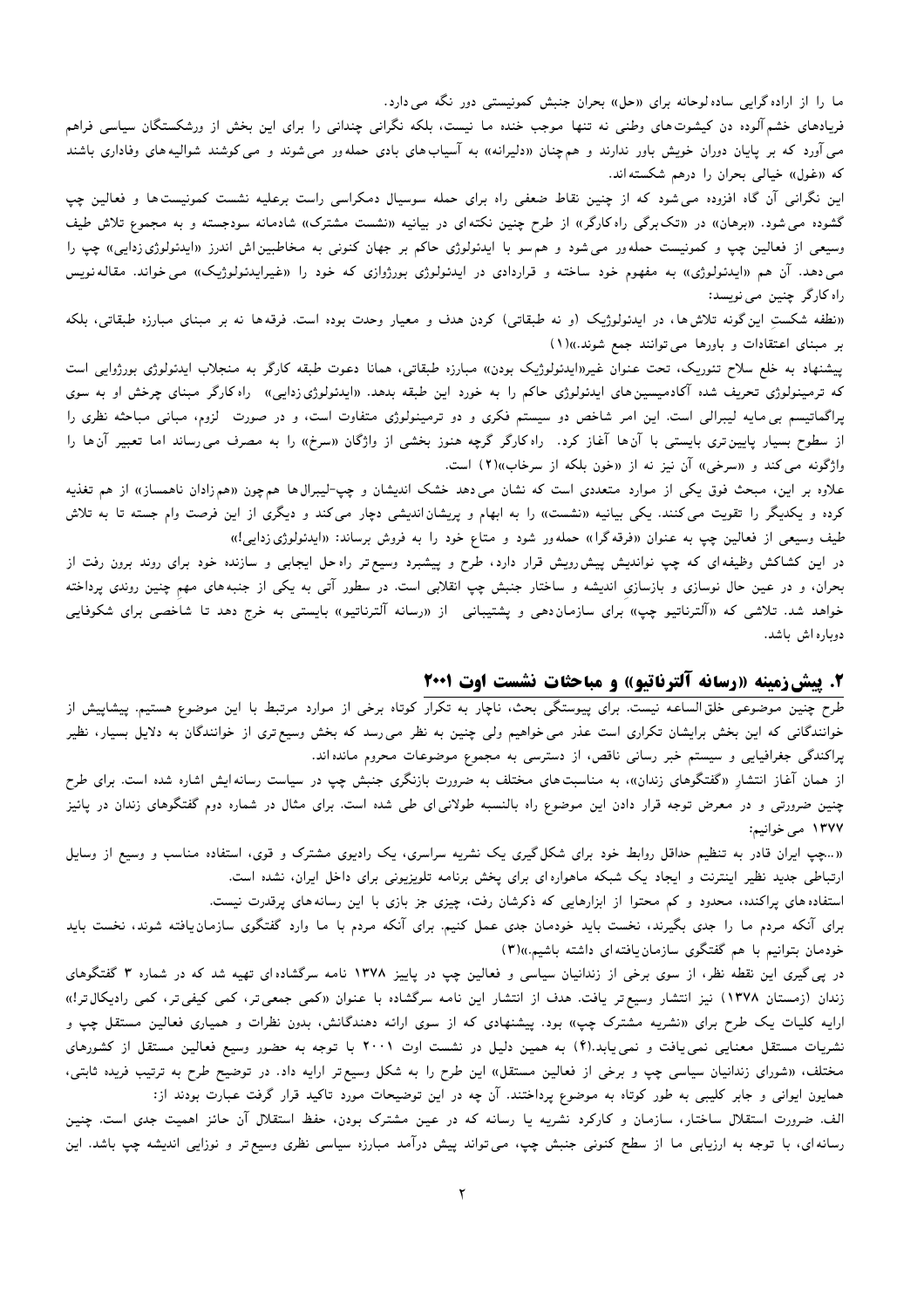پیشنهاد شکل تلفیقی ای است که تشکل ها و در عین حال فعالین مستقل قادر به سازمان دادن همکاری متقابل خود می باشند.

ب. در حوزه «سیاسی، نظری» سازمان دادن به مباحثات نظری سمت یافته و در حوزه «سیاسی، خبری» ایجاد رسانهای آلترناتیو در مقابل رسانه های بورژوایی و امیریالیستی که به «ساختن افکار عمومی» به سبک خودشان مشغولند.

ج. این رسانه آلترناتیو، در واقع ابزاری برای خروج از فرهنگ و نظریات محلی و محدود است و از طریق برقراری یک تماس سراسری در خارج و در مرحله بعدی داخل کشور زمینههای دست یابی به «بیان مشترک» را فراهم می سازد.

د. در عین حال بیلان کار رسانه آلترناتیو، دماسنج واقعی پیشبرد نظریه چپ و میزان تاثیرگذاری بر افکار عمومی مردم است.

ه. این رسانه آلترناتیو، دالان ارتباطی مابین حاضرین در این جلسه و فعالین آتی نشریه، و نیروهایی که به دلایل نظری و یا عملی (بُعد زمان و مکان) اینک با این مجموعه همکاری نمی کنند را به وجود می آورد.

و. گسترش چنین ارتباطاتی و جلب حمایت روشنفکران پیشرو و انقلابی به سوی همکاری با چنین رسانه ای به معنای نوسازی و نوزایی اندیشه چپ در عرصه ای وسیع تر است. این روند در حقیقت، روند مشروعیت چپ در عرصه اجتماعی گسترده تر می باشد.

ز. پیش برد این طرح نیازمند آن است که حداقل یک دوره دو ساله این امر به صورت منظم پیگیری شود.

بعد از ارائه طرح از سوی ما در روز نخست، نظرات متفاوتی در این باره اظهار شد ولی در روز دوم به طور مشخص با ارائه نظرات نماینده حزب کمونیست ایران، و تشابه آن در وجه عملی با پیشنهادات شورای زندانیان سیاسی چپ و برخی ازفعالین مستقل و بدنبال آن حمایت «فعالین جنبش نوین کمونیستی» از این نظرات، امید پیشرفت مثبتی در کار شکل گیری رسانه آلترناتیو، اعم از نشریه، سایت اینترنتی و یا رادیوی مشترک و... افزایش پافت.

نماینده حزب کمونیست ایران در سخنان خود گفت:

«ما در جستجوی یافتن فرمول های نظری که به اصطلاح مبانی عمومی همگرایی و اتحاد عمل و غیره را بخواهد تئوریزه کند، نیستیم. برای ما بحث کنونی حتی یک بحث و یا یک جهت گیری ایدئولوژیک هم نیست، بلکه یک بحث سیاسی در چهارچوب امکانات و مقدورات واقعی چپ رادیکال است. یاسخ به نیازهای عاجلی است که جامعه فعلی ایران در شرایط سیاسی کنونی در دستور کار قرار داده است.»(۵) به همین دلیل در نتیجه گیری عملی پیشنهادات زیر از سوی حزب کمونیست ارائه شد:

«… با توجه به این واقعیات آنچه مهم است ایجاد ظرف ها و پروسهای است که به طیف بندی نیروها کمک کند. نیروهایی که برای سرنگونی جمهوری اسلامی مبارزه می کنند و هدف اعلام شده آنها حکومت کارگری و برقراری جامعه سوسیالیستی است، می توانند در این پروسه شرکت كنند.

در دستور قراردادن جلسات هر ۳ ماه یک بار همه نیروها و روشن کردن دستور جلسات آن. ایجاد یک دفتر مشترک همه نیروهای چپ، ایجاد یک سایت اینترنتی مشترک، ایجاد یک رادیوی مشترک از هم اکنون مورد بحث قرار گیرد. روشن است که این اقدامات نباید مانع همکاری نیروهایی در میان چپ شود که از زمینههای بیشتری برای همکاری با همدیگر برخوردارند.»(٦)

علاوه براین، فعالین مستقل نیز به نوبه خود از این ایده پشتیبانی کردند. سیاوش م. از امضاکنندگان طرح بر این جنبه تاکید داشت که: «رسانه، تلاش چپ برای اثرگذاری بر افکار عمومی و در واقع انتقال و ارتقاء آگاهی است.»

م. گ، به طرح دو نشریه با وظایف الف. سیاسی-خبری و ب. تئوریک-سیاسی پرداخت.

سه. استمرار تماس پس از جلسه را نیازمند وجود نشریه دانست.

نماینده رادیو پویا نیز بر اهمیت رسانه و گسترش آن تا شبکه تلویزیونی تاکید کرد و طرح نشریه مشترک را منطقی دانست. جابر کلیبی از امضاءکنندگان و مدافعین طرح بر ضرورت بحث نظری در جنبش کارگری تاکید کرد و نیاز به ساختاری که بتوانیم امکانات

یراکنده امان را برای پاسخ بر مسائل عملی متمرکز کنیم و با استفاده از اهرم رسانه مشترک و مستقل چپ این ضرورت را پاسخ دهیم. با این حال، و علی رغم پشتیبانی فعالین مستقل و چندین تشکل حاضر در جلسه، چنین پیشنهادی به دلیلی که هنوز برما معلوم نیست نه به نظر سنجی گذارده شد و نه در بیانیه پایانی به آن اشاره شد! اما در فاصله بین دو نشست ضروری است که روشنتر شود ما چه تصوری از «رسانه آلترناتیو» داریم و چرا ضرورت دارد که هر چه وسیع تر در تدارک آن بود.

# 3. رسانه آلترناتيو

«…ما اغلب کاملاً به زبان های مختلف حرف می زنیم و بدین جهت هرگاه از ابتدای الفبا شروع نکنیم به هیچ وجه نمیتوانیم با هم کنار آئىم..))(V)

گویی پس از گذشت یک قرن، «در» همچنان بر همان پاشنه می چرخد که لنین در اوایل قرن بیستم نوشت. به همین دلیل ناچار به ذکر برخی مقدمات هستیم و از این رو از خواننده آشنا به این موضوعات عذر می خواهیم که برخی نکات را در اینجا دوباره گویی می کنیم، اما همان گونه که در قسمتهای بعدی این نوشته خواهید دید، برای همین موضوعات بدیهی نیز، ما بدفهمیهای مکرری را در سخنرانیها و یا نوشتههای منتقدین به طرح رسانه آلترناتیو مواجه شدهایم. چنین «پرت» بودن از موضوع نیز خودش حکایتی است که بر زحمت ما در این نوشته افزوده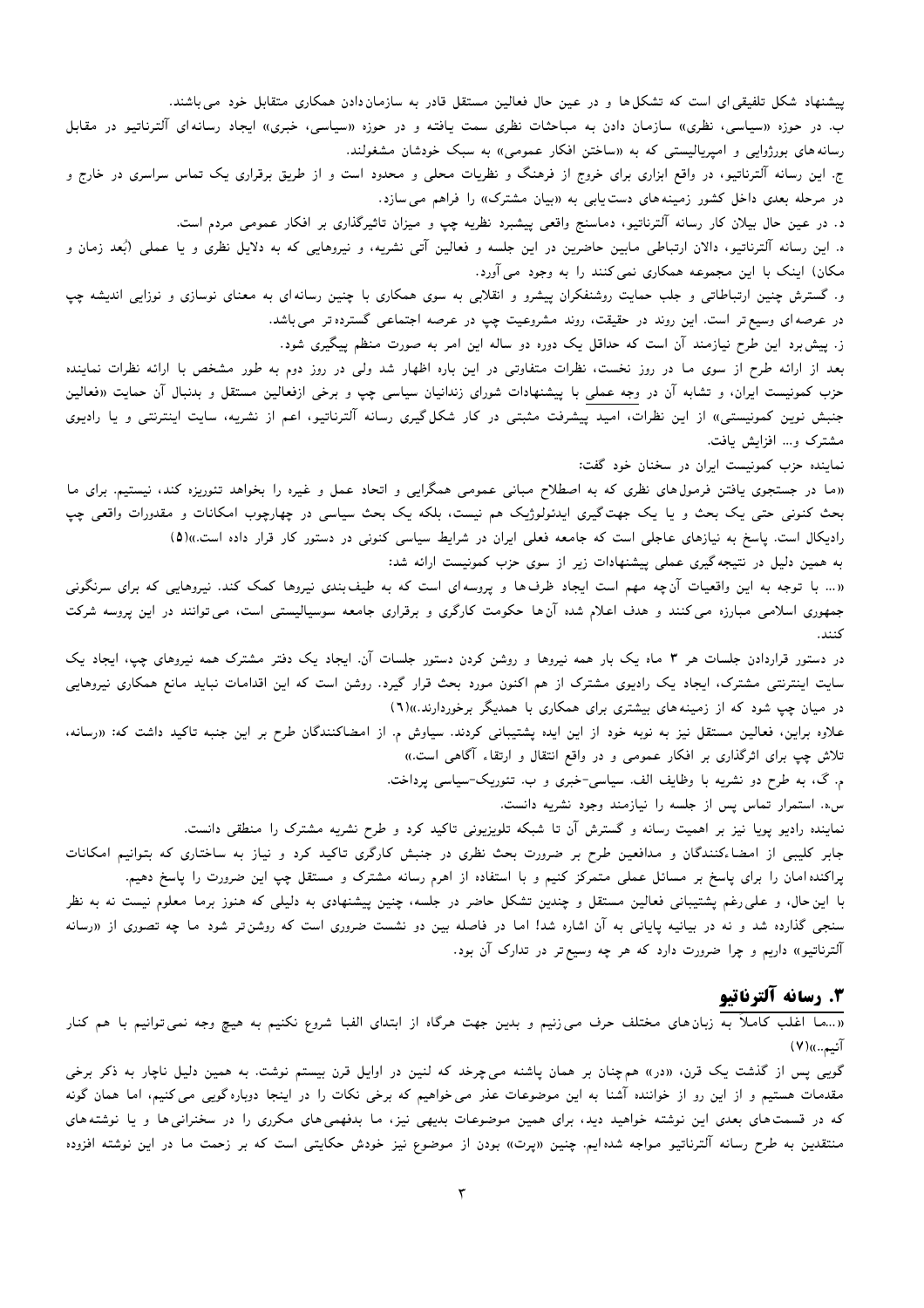است. امید می رود، دوستانی که چنین از موضع چپ سنتی و یا بوروکراتیک بر ما حملهور می شوند، حداقل این توصیه پلخانف را توجه داشته باشند که «شرط مقدماتی انتقاد از یک پدیده، شناخت از آن پدیده میباشد.» (نقل به معنی از «تکامل نظریه مونیستی تاریخ») باری، به بحث اصلی یعنی «رسانه آلترناتیو» بیردازیم.

شاید چنین واژگانی در ادبیات سیاسی فارسی زبانان کمی نامأنوس باشد ولی ایده رسانه آلترناتیو بیش از سه دهه قدمت دارد. این بحث هنگامی در جوامع اروپای غربی طرح شد که سیستم حاکم، علی رغم جنبش های وسیع اجتماعی و سیاسی در دهه شصت میلادی و در اوج آن، جنبش ۱۹۶۸، قادر به مهار و متفرق ساختن اپوزیسیون خارج پارلمانی(۸) شد. بحران انقلابی، گرچه قادر نشد به تغییر ریشهای سیاسی، اجتماعی و اقتصادی دست یابد ولی سیستم حاکم را به عقب نشینی های وسیعی وادار ساخت. در اثر این جنبش، دور جدیدی از بیداری سیاسی و فرهنگی وسیع اروپائیان و بهویژه نسل جوان آغاز شده بود. نسل جوانی که در گیر کثافات جنگ دوم جهانی، جنگ کره، الجزایر و ویتنام نبود. جنبش های رهایی بخش، الهام بخش جنبش های ضدجنگ و میلیتاریسم بود.

جنبش دانشجویی، سمبل مبارزات این سال ها، حرکت اعتراضی ضدآتوریته ای بود که نخست درخواست رفرم دمکراتیک سیستم آموزشی را داشت، اما پس از چندی، خواستار دگرگونی ساختاری زندگی اجتماعی و نوعی از سوسیالیسم دمکراتیک شد که تا محو همه ساختارهای قدرت و سلطه، جامعه را راهبری کند. جنبش دانشجویی، این خواست ها را از طریق شکل جدید و تحریک آمیز اعتراض به پیش می برد.

در آمریکا، جنبش دانشجویی ۱۹۹۴ از اعتراض برعلیه جنگ ویتنام به وجود آمد. این جنبش به شدت در جنبش حقوق مدنی فعال بود و خود را در خدمت دفاع از مسئله حقوق سیاهان قرار داد. در آلمان، این جنبش نخست در برلین تمرکز یافت. اتحادیه دانشجویان سوسیالیست (Sozialistische Deutsche Studentenbund-SDS) در این امر نقش مهمی ایفاء کرد. آنها، خود را به مثابه بخشی از اپوزیسیون خارج پارلمانی ارزیابی می کردند. اعتراضاتی که در ۱۹۶۲ برعلیه رژیم حاصل از «ائتلاف بزرگ» احزاب دمکرات مسیحی و سوسیال دمکرات شکل گرفت، عمدتاً برعلیه قانون «حالت فوق|لعاده» و تائید جنگ ویتنام توسط دولت آلمان غربی بود.

دیدارِ معاون رئیس جمهور آمریکا هربرت ه. همفری از برلین در ۱۹۹۷، نخستین اعتراض و تظاهرات وسیع مخالفین جنگ ویتنام و امپریالیسم آمریکا را برانگیخت. سپس در همان سال، در حین سرکوب تظاهرات برعلیه دیدار شاه از آلمان (تظاهراتی که سمبل همبستگی جنبش های دانشجویی ایران و آلمان به شمار می رود)، پلیس آلمان به سوی دانشجوی آلمانی «بنو اونه(ورگ» شلیک کرد و او را به قتل رساند (دوم ژوئن ۱۹۶۷). چنین رفتار وحشیانهای از سوی پلیس، موجبی برای گسترش هرچه وسیع تر اعتراضات شد. در ۱۷ و ۱۸ فوریه ۱۹۲۸، «رودی دوچکه» در مقابل ده ها هزار تظاهرکننده دعوت به «انقلاب جهانی» را مطرح ساخت. انقلابی که میبایست «جامعهی آزادِ فردِ آزاد» را بیافریند. برای «مقابله به مثل جامعه برعليه جنايات در ويتنام»، آندرياس بادر (Andreas Baader)، گودرون انسلين (Gudrun Ensslin)، ثوروالد پرول (Thorwald Proll)، در شب سوم آوریل ۱۹۲۸، دو مرکز فروش بزرگ را به آتش کشیدند. در یازده آوریل (هشت روز بعد)، رودی دوچکه رهبر دانشجویان در برلین ترور شد. وی در اثر عوارض ترور سال**ها از فعالیت و زندگی بازماند و پس از** یازده سال در اثر همین عوارض پس از ترور جهان را وداع گفت. (۲۴ دسامبر ۱۹۷۹)

هم هنگام با چنین جنبش،ایی، «چپ نو» در عرصه اروپای غربی و آمریکا پا به عرصه وجود گذاشت. چپ نو که طیف وسیعی از نیروهای سوسیالیست و اغلب مارکسیست را دربرمی گرفت، در مخالفت با احزاب قدیمی چپ نظیر حزب کمونیست و حزب سوسیالیست به وجود آمد. در ایالات متحده آمریکا، این جریان در مقابله با نژادپرستی و مبارزه برعلیه جنگ ویتنام، خود را سازمان داد.

در آلمان غربی، این جریان گسترش خود را مدیون اعتراضات دانشجویی دهه شصت میلادی است. نمایندگان فکری تئوری انتقادی (مکتب فرانکفورت) همچون هربرت مارکوزه، آدورنو یا هابرماس منبع الهام بخشی از چپ نو آلمان به شمار می٫ود. این جریان نقش فعالی در اپوزیسیون خارج پارلمانی ایفا می کرد.

\*\*\*

با این پیش(مینه، از آغاز دهه هفتاد رسانههای آلترناتیو به وجود آمدند. واکنشی که با اپوزیسیون خارج پارلمانی آغاز شده بود، رنگین کمانی از دست آوردهای فرهنگی، اجتماعی و سیاسی را با خود به همراه آورد. به ناگهان گروه بندی۵هایی بیشتر کوچک و نیز اغلب محلی تشکیل شدند که خود را با «درخواست های دمکراسی پیگیر با هدف روش های زندگی خودگردان و همبسته و بهبود شرایط زندگی غالب بر فضای بازتولید»(۹) ترکیب کردند. موضوعات و اهداف آن۵ا ناهمگون بودند و هستند: نقاط ثقل بر روی محیط زیست و روش زندگی آلترناتیو، رهایی به طور کلی و رهایی زنان به طور خاص، صلح، حقوق مدنی و حقوق بشر و یا هم چنین شرایط جهان سوم، قرار دارند.

برای اطلاع رسانی به فعالین، هواداران و همچنین خوانندگان دیگر، و نیز به دلیل این که موضوعات گروه بندی های جدید در رسانه های حاکم ناکافی و یا ناقص انعکاس می یافت، انبوهی از «انتشارات از پایین» به وجود آمد که نشریات آلترناتیو نیز نامیده شده اند. ترجیح داده می شود از طریق تکنیک های جدید تولید، محصول ارزان تری ارائه شود. (نمونه کلاسیک آن در ایران: تاکید صمد بهرنگی بر چاپ غیرلوکس کتاب هایش، تا کودکان فقیر شانس بیشتری برای تهیه کتاب ارزان داشته باشند.)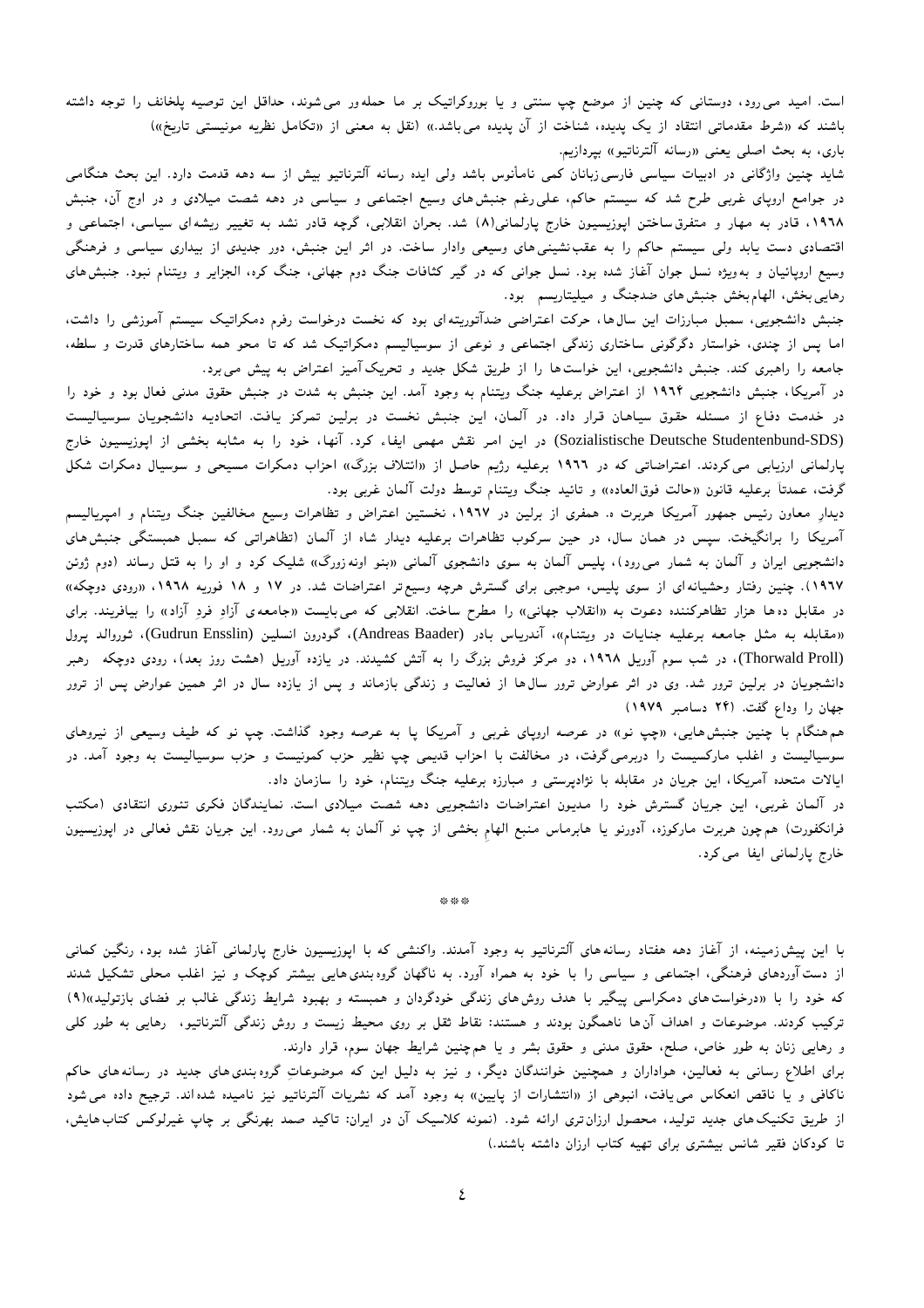## 3.1. كليات

گسترش این نوع جدید رسانه از سویی بر بستر جنبش های آلترناتیو (ازدهه هشتاد میلادی بیشتر تحت عنوان جنبش های نوین اجتماعی شناخته می شود) و از سوی دیگر بر بستر نارضایتی از سازمان و محتوای رسانه های حاکم بازمی گردد. جنبش های آلترناتیو و جنبش های نوین اجتماعی جمع بست مفهومی برای تعداد بی شماری از گروه های ناهمگون است که «نقد سيستم را با طرح متقابل سازنده اش... همراه سازند.»(١٠)

## 3.1.1. چگونه رسانه آلترناتیو از سایر رسانهها متمایز میشود؟

همانند چندگونگی موضوعات، اهداف و شکل۵های سازمانی جنبش آلترناتیو، رسانههای آلترناتیو نیز خودشان را در ابعاد غیرقابل کنترل گسترش دادند. برای این که بتوان توپولوژی و ارزیابی درستی از این بخش از رسانهها داشت، بایستی به تعریفهای مختلفی که در این مورد وجود دارد مراجعه کرد.

وجه نخست تمایز در این است که رسانه آلترناتیو در مقابل رسانههای حاکم قرار دارد. چنین تمایزی در تمام سطوح دیده می شود: در محتوا، پایه های اقتصادی، سازمان دهی روند تولید، نشر و روزنامه نگاری مستقل و متکی به خود و همچنین شکل رسانه و نحوه توزیع آن.

از دیگر مشخصه های آن، به میزان محدود و یا کلاً نداشتن آگهی است. هدف و کارکرد این رسانه ها از مهم ترین علایم متمایز کننده آنست و نیز نوع رابطه ای که دست اندرکاران رسانه و مخاطبینش باهم برقرار می کنند. برخلاف رسانههای سنتی این رابطه حتی|لامکان دوسویه بوده و مرز سنتی ارتباط یک سویه را نمی پذیرد. هزینههای مالی از طریق تک فروشی، امکانات شخصی و یا کمک های مالی تامین می شود.

با این حال، انتظار تعریف جامع و مانعی در این باره نمی توان داشت. به طور خلاصه بر موارد تمایز زیر می توان تاکید کرد:

پیوند محتوایی با جنبش های نوین اجتماعی، مرزبندی با روش گزارش دهی رسانه های حاکم، انتخاب راه های دیگر در زمینه های تامین مالی، روش کار و تولید، اهداف طبقات<sub>ی</sub> و اجتماعی، روزنامه نگاری مستقل و ارائه مفهوم دیگری از «روزنامه نگاری» در مقابله با مفهوم سازی های حاکم و مبتذل ژورنالیستی بورژوازی، موضوعات و شکل و ترکیب بندی عمومی رسانه.

رسانه آلترناتیو با انتشارات حزبی و یا گروه بندی های شبیه به حزب متفاوت است. به بیان دیگر، «ارگان» به مفهوم رایج نیست. از این جهت مستقل بودن رسانه آلترناتیو یکی از مشخصههای کلیدی چنین رسانههاییست. متاسفانه این ویژگی از رسانه آلترناتیو مورد توجه برخی از علاقمندان و پیشنهاددهندگان قرارنگرفته است. تلقی از رسانه یا نشریه مشترک به عنوان «مبلغ و مروج» نظرات معین (حتی نظر ما!) منطبق با سطح کنونی توقعات مخاطبین جنبش آلترناتیو و چپ ایران نیست.

این نکته قابل توجه است که نشریاتی مانند یونگه ولت در آلمان، اومانیته در فرانسه و یا «چپ نو» در انگلیس به تغییر سیاست چندین ساله خود در این زمینه دست زده اند و علی رغم انتقادات محتوایی به این نشریات، این امر حاکی از پاسخ به ضرورتی است که «چپ» در سیاست رسانه ای خود به آن نیاز دارد. امروزه شاید پیوند اومانیته و حزب کمونیست فرانسه برای روشنفکران چپ در اقصی نقاط جهان روشن است ولی باید پرسید چرا اومانیته و حزب کمونیست فرانسه (خوب یا بد، چپ یا راست، تاکید صدباره می کنیم بحث بر سر محتوای این نشریات نداریم.) به ضرورت استقلال عمل بیشتر اومانیته می رسند؟

به بحث اصلی بازگردیم. تحت مشخصههای ذکر شده بالا می توان ویژگی رسانههای آلترناتیو را چنین تکمیل کرد که در زمینه مالی از «بازار» مستقل هستند، روش کارشان قابل بازبینی و آشکار است، سلسله مراتبی نیست (به بخش ۳.۳: بازهم درباره شبکه مراجعه شود)، روش تصمیم گیری جمعی بوده و شوق کارِ خلاقه و داوطلبانه بر «کارایی» بورژوایی اولویت دارد (به بحث توکل در مورد «عناصر باتجربه» در قسمت ۴.۲.۱.۳ خواهیم پرداخت). روند کار و نتایجی که برای مجموعه درگیر در کار دارد از «تولید» رسانه مهمتر است، اهدافش غیرتجاری و مقابلهای بر علیه رسانههای حاکم به شمار میeرود. از فعالین آماتور به جای «حرفهای»ها در رسانه استقبال میشود. این امر در برخی از رسانههای آلترناتیو با به کارگیری عناصر حرفهای، در کنار آماتور، ترکیب بسیار موفق و پیشرویی را به مخاطبین۱ش عرضه می1ارد (نمونه taz در سال های ۱۹۷۹ تا ۱۹۸۰).

علمی رغم تمام تلاشی برای ارائه تعریف کلی از رسانه آلترناتیو می شود، در هر دوره با توجه به تغییرات و دست آوردهای روز، این تعریف نیز تکمیل تر و یا دگرگون می شود. رجوع به برخی از جزئیات که به ویژگی های جزیی تر و یا خاصی می پردازد، به بحث کنونی ما بازنمی گردد. در صورت لزوم می توان به منابع متعددی که در این زمینه وجود دارد مراجعه کرد.

## 3.۲ چپ ایران و رسانه آلترناتیو

رسانه آلترناتیو طیفی از تلقی های ناهمگون در کنار هم است، بنابراین ما بر آن نوع از تلقی تاکید می کنیم که به نظر می رسد برای شرایط کنونی جنبش چپ ایران کارساز است. شاید یکی از برجستهترین پیامهای رسانه آلترناتیو برای مخاطبین ایرانی اش اینست که در مقابل تمام رسانه هایی که باسیاست روز و جریان غالب براین رودخانه پر از دروغ بورژوازی خودشان را منطبق ساخته اند، رسانه<code>ای وجود دارد که خلاف جریان</code>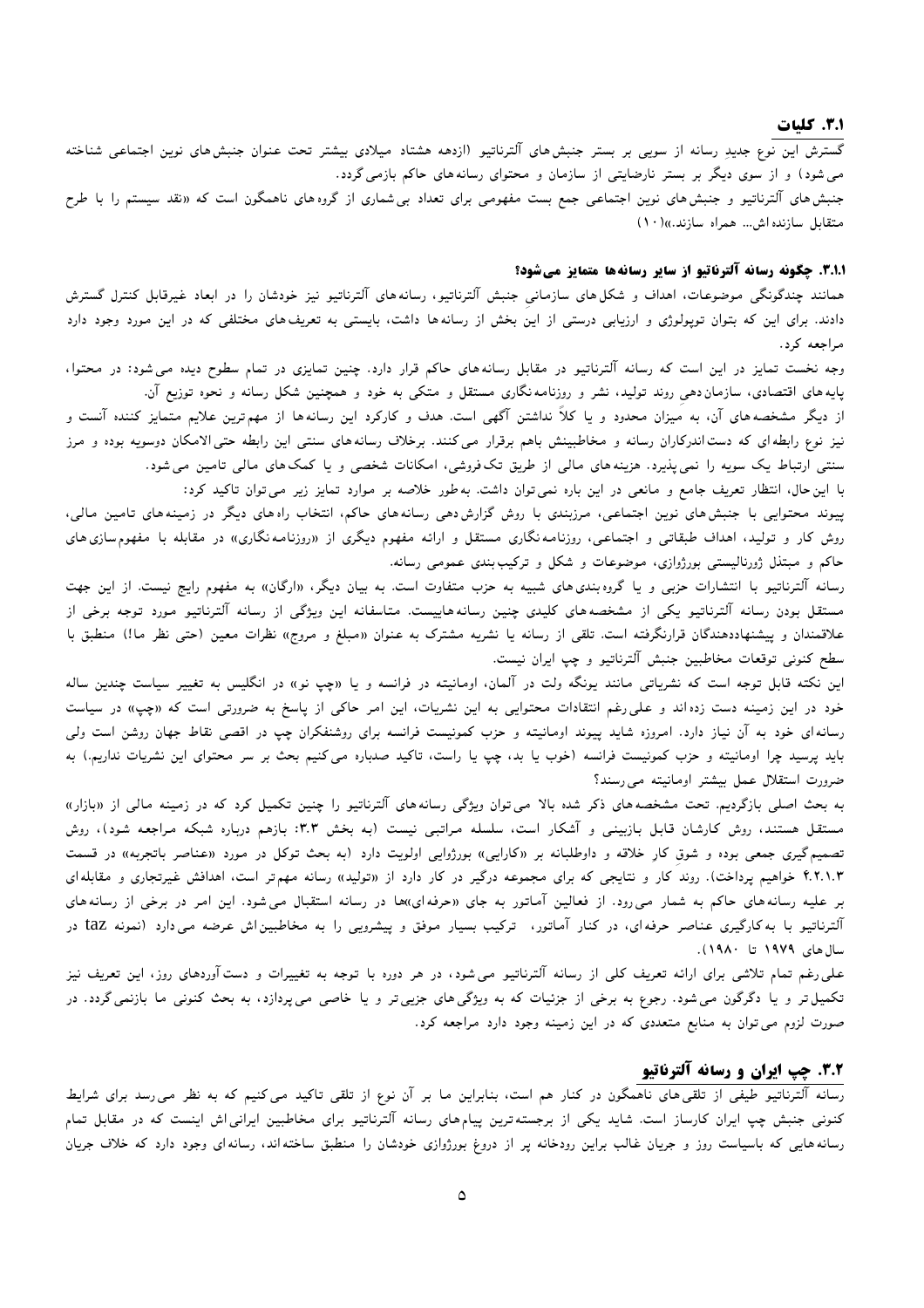حاکم شنا می کند و سیستم دروغ پردازی آن را به رسمیت نمی شناسد.

طرح مسئله و برخی دلایل مربوط به این بحث، به طور گذرا در ضمیمه دوم این نوشته اشاره شده است. بنابراین به سایر مطالبی که پس از ارائه پیشنهاد در نشست اوت ۲۰۰۱ مطرح شده، می $_2$ پردازیم تا از بروز شبهه و بدفهمی در مورد رسانه یا نشریه آلترناتیو جلوگیری کرده باشیم. به نظر ما، روند پالایش و همگرایی سیاسی و مبارزاتی چپ ایران، روندی بالنسبه طولانی است و به همین دلیل نوع پیشنهاداتی که برای حل معضلات ارائه می شوند بایستی به نحوی باشند که روند آرام، مستمر و تکرارشونده ای را تقویت کنند که در هر سیکل خود، بخشی از مسائل و معضلات نظری و عملی را حل کرده و سطح بالاتری از فعالیت را برای مبارزه رهایی بخش و سوسیالیسم امکان پذیر سازد. چنین روند مستمری از طریق بازسازی پدیده یا موضوع کار (در این مورد برون رفت از بحران جنبش چپ و تقویت روند همگرایی) کمک می کند که به راه حل مشخص یا توضیح مشخص پدیده نزدیک شویم. این تکرار روشی برای نزدیکشدن به دریافت درست از پدیده است که در هرگام خویش، هربار همان روند پیشین را به کار می بندد که در پله پایین تر نیز از آن سود جسته بود.

شاید چنین سبکی از طرح موضوع، دافعه ای برای دوستانی باشد که با شتابزدگی تصمیمات «عاجل» و «بزرگی» را انتظار می کشند که با یک یا چند نشست، حضیض بحران را درنوردیده و به مسیر اصلی مبارزه (حال با تفسیرهای مختلفی که از این موضوع وجود دارد) برسیم. چنین درکی، با سرخوردگی از روند طولانی و مستمر فایق آمدن بر بحران چپ، بی¤اب شده و به حمله به سایرین میپردازد. به نمونهای از این بی¤ابی و شتاب زدگی در بخش نگاهی به منتقدین خواهیم پرداخت.

به هرحال، رسانه یا نشریه مشترک عنصر سازمان گری را درخود نهفته دارد که پیوندهای ضروری و اندامواره تشکیلات آتی را برقرار می سازد. با شناخت از رژیم نظامی-پلیسی جمهوری اسلامی، مخفی کار است و برای برقراری رابطه با مخاطبین داخل کشور ارزش ویژه ای قائل میشود. چپ، سوسیالیست و از موضع طبقاتی کارگران و زحمتکشان به وقایع می $\mathcal{L}_i$ رازد. چنین نشریه $\mathcal{L}_j$ ، پردازشگر و سازمان<code>ده مبارزه ایدئولوژیک و تئوریک</mark></code> است و برخلاف عامه گرایی خارج کشوری، مبارزه تئوریک را «کار روشنفکری» ارزیابی نمی کند.

ما، همان گونه که انگلس و سپس لنین تاکید کردند، مبارزه تئوریک را یکی از وجوه مبارزه طبقاتی میدانیم. بایستی به دوستانی که بارها با تحریف نظر ما، و کاستن ظاهری از مبارزه تئوریک، چهره کاذب «مرد عمل»! به خود گرفته اند این موضع لنینی را دوباره خوانی کنیم «… که در بین ما مردمانی پیدا می شوند که به نام مارکس می کوشند از اهمیت تئوری بکاهند!

بدون تئوری انقلابی جنبش انقلابی نیز نمی تواند وجود داشته باشد. در چنین موقعی که شیفته<code>وار بدنبال شکل های کاملاً محدود فعالیت عملی</code> می روند و در عین حال آن را با موعظه مد روز شده اپورتونیسم هم آغوش می سازند، نمی توان به قدر کفایت روی این فکر پافشاری نمود.»(۱۱) خواننده این نوشته در قسمت ۴.۲.۱.۲ خواهد دید که چگونه «شیفتگی» یکی از منتقدین طرح رسانه آلترناتیو به «شکلهای محدود فعالیت» باعث ضربات بی موردی به روند همگرایی در درون نشست مشترک می شود.

باری، علاوه بر کارکردهایی که در فوق ذکر شد، نشریه یا رسانه از طریق پاسخ به تعرض رسانهای و ایدئولوژیک بورژوازی داخلی و بین|لمللی، آوای فراخوان همبستگی کارگران و زحمتکشان در جنبش سیاسی و طبقاتی است. به این طریق، با طرح سازماندهی رسانه ای مشترک، مستقل، **سراسری و چپ،** ما پیشنهاد تشکیل عناصر کلیدی و پایهای برای سازمان۵هی و تجدید سازماندهی چپ رادیکال در داخل و خارج از کشور را طرح مي كنيم.

تداوم کاری، تیراژ نشریه، تاثیر بر افکار عمومی، تنظیم ساختارهای فنی و اجرایی یک نشریه جدی و اثرگذار، ملاکی و میزان|لحراره|ی از واقعی بودن چنین جنبش چیی و پیش،رآمد تشکل پابی وسیع تر و عمیق تر سازمان یا حزب چپ یا کمونیست است.

مستقل بودن نشریه یا رسانه، نکتهای است که از سوی برخی از پیشنهادکنندگان «نشریه» به آن بهایی داده نشده است. برای مثال توکل مى نويسد:

«یک نشریه سیاسی انتشار دهیم که حول مفاد پلاتفرم، تبلیغ و ترویج کند.

صفحاتی از همین نشریه نیز میتواند به مباحث تحلیلی-تئوریک و اختلاف نظرهای درون جنبش کمونیستی و چپ اختصاص یابد. اگر امکانات مالی مان اجازه دهد، حداقل نیمساعت برنامه رادیویی در هر روز کمک بزرگی به پیشبرد وظایف مان خواهد بود. دائر کردن یک سایت خبری-سیاسی یکی دیگر از وظایف ما خواهد بود. ما باید تلاش کنیم با استفاده از تمام امکانات ارتباطی، رادیو، فاکس، ایمیل، پست، مواضع و اهدافمان را به میان کاگران و زحمتکشان ببریم.))(١٢)

شاید توضیحات پیشین در این نوشته چندان ضروری به نظر نمی رسید، ولی وقتی می بینیم درک از یک نشریه برای برخی از حاضرین در نشست فراتر از «تبلیغ و ترویج»، آن هم به صورت مستقیم، برای مواضع سیاسی شان نمی رود، ضرورت توجه مجدد به کلیات مربوط به یک رسانه آلترناتیو بیشتر می شود. توضیحات پیشین به این خاطر بود که روشن سازیم تشابه اسمی برخی پیشنهادات درباره «نشریه»، الزاماً نمایانگر درک واحدی از این موضوع نیست. گرچه پذیرش اهمیت نشریه و فعالیت های رسانه|ی برای توکل که در نشست نخست میگفت: «پیشنهاد نشریه و بولتن راه حل نیست» (رجوع شود به نوارهای نشست نخست) قدمی به سوی واقع بینی و انعطاف پذیری است ولی به نظر می رسد بایستی تلقی وسیع تری از سیاست رسانه ای چپ پیدا کند.

سیاست رسانه ای که فقط به مخاطب خویش به صورت سوژه تبلیغ و ترویج نگاه می کند، با سطح آگاهی کنونی مردم در منافات است. رسانه ای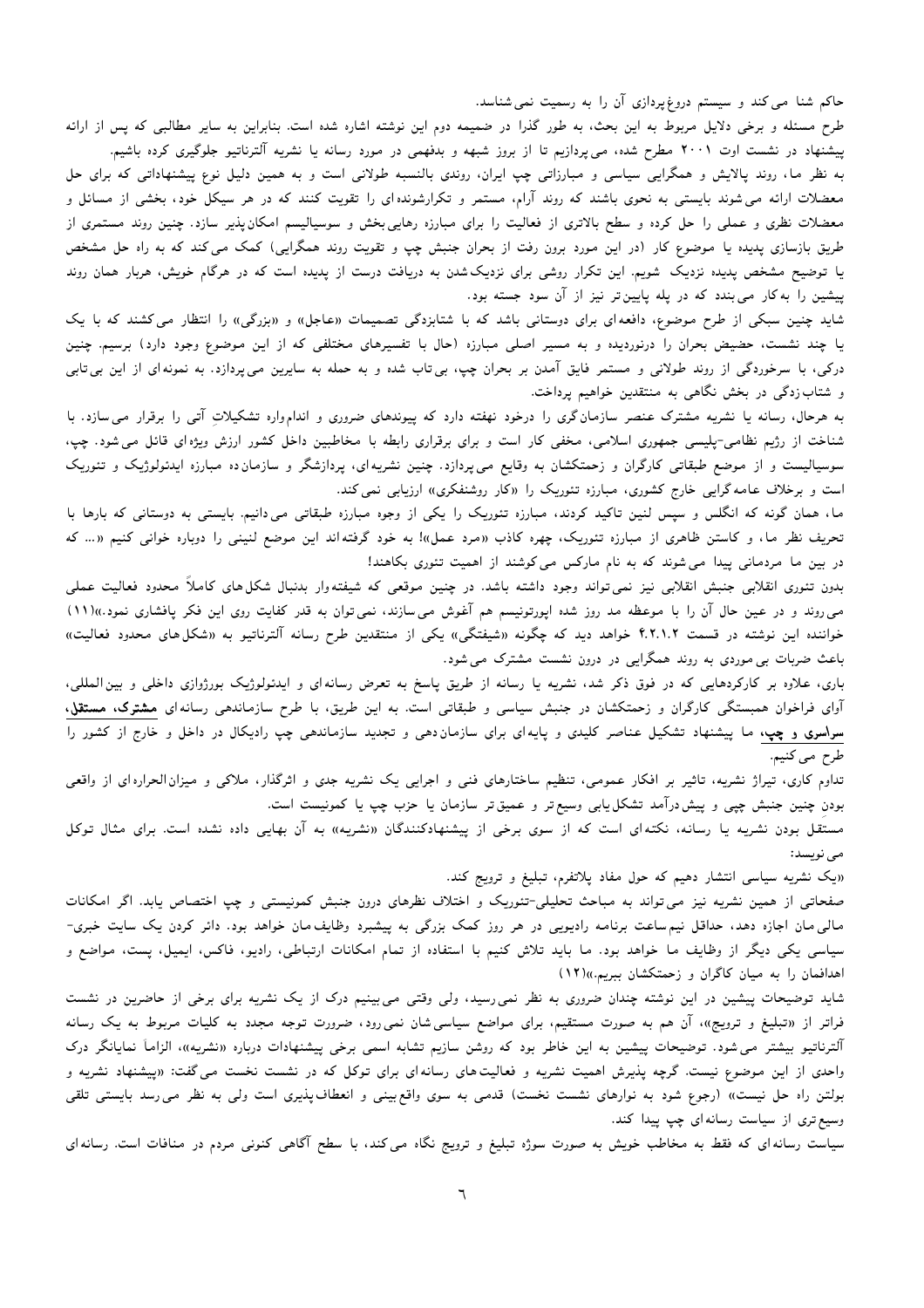که شعور مستقل مخاطب را به رسمیت نشناسد و با او وارد رابطهای حتی الامکان دوجانبه نشود، در میان مخاطبین، دافعه ایجاد کرده و به ضدخود تبدیل می شود.

امروزه حتی نیروهای ارتجاعی و عقب۱فتاده۱ی نظیر مبلغین رژیم، دریافته۱ند که با تبلیغ مستقیم و رابطه «گوسفند وشبانی» راه به جایی ندارند. دشمنان طبقاتی کارگران و زحمتکشان، روش۵ای پیچیده تری را برای الغای نظرات خود به کار گرفته|ند ولی چپ۵ای ایران، هنوز متوجه عقب افتادگی سبک تبلیغ و ترویج نظرات خود نیستند. روش های کاری که در اواخر قرن نوزدهم و اوایل قرن بیستم نقطه قوت سوسیال دمکراسی و سپس کمونیست ها بود، الزاماً در اوایل قرن بیست ویکم کارساز نیست. آیزنشتین، هم چنان هنرمند و کارگردان بزرگی است که کارهای نمونه واری را به جهان ارائه داد. میلیون ها انسان کارهای او را دیده اند و از طریق قدرت هنری این فیلم ساز کمونیست، احترام و علاقه اشان به انقلاب اکتبر افزوده شده است ولی ما نمی توانیم با استناد به این امر «رزمناو پوتمکین» ایرانی را در قرن بیست و یکم بسازیم و در سینماها نمایش بدهیم. ابزارهای ارتباطی دگرگون شده اند و روش های کاربست آن ها نیز دگرگون و پیچیده شده است.

سیاست انتشار «ارگان» و تبلیغ و ترویج یک سویه و مستقیم، حداقل در دوره کنونی شکست خورده است. سقوط تیراژ چنین نشریاتی، یکی از شاخص های این عدم استقبال است. چنین سقوطی خاص ارگان های کوچک چپ ایرانی نیست، بلکه در تمام کشورها وضع چنین است. این امر، یکی از نقاط کلیدی طرح رسانه آلترناتیو از سوی ماست و توصیه ما به همه علاقمندان به این امر اینست که به طور جدی به بازنگری در درک «نشریه مبلغ و مروج» بپردازند. طبیعی است که رسانه آلترناتیو، به تبلیغ و ترویج جنبش چپ یاری می٫رساند ولی نه هم چون یک ارگان به صورت مستقیم و یکسویه. دستآوردهای درازمدت چنین کاری بسیار بیشتر از یک «نشریه مبلغ» خواهد بود و مطمئناً سطح بالاتری از اثرگذاری مثبت را برای جنبش چپ به ارمغان می آورد.

## 3.3. بازهم درباره شبکه: شکل سازمانی دوره کنونی

#### .3.2. مشخصه های روابط شبکه ای

از مشخصه های رسانه آلترناتیو، شکل سازمان دهی کار مشترک مابین نیروهاست. این شکل، گرچه محدود به رسانه آلترناتیو نمی شود ولی با توجه نیرداختن کافی به روش های سازماندهی ناکارآمد و یا بوروکراتیک که سرمنشاء بسیاری از کشاکش های بیرونی گروه ها و نیز فعالین مستقل است، بایستی جداگانه مورد توضیح و یا بررسی قرار گیرد. کاربست شکل نامناسب سازمان دهی از سویی موجب به هرز رفتن توان و خلاقیت های بسیاری از نیروهای جنبش شده و می شود و از سوی دیگر باروری و بلوغ سیاسی-نظری جنبش چپ را متوقف کرده و یا بعضاً به قهقرا می برد. از همین روست که یکی از رایج ترین عوامل منجر به گسست و انشعاب گروه ها و سازمان ها در سه دهه اخیر، اختلافات «تشکیلاتی» بوده که سیس پوشش «سیاسی» خود را پافته و یا برعکس اختلافات سیاسی خود را در جدال۵های به ظاهر تشکیلاتی بروز داده است. نقض دمکراسی، یا سانترالیسم-دمکراتیک، فراکسیون و تشکیلات شکنی، روابط محفلی، باندبازی، معیارهای برگماری نیروها و یا اخراج آن ها، حق گرایش و نظر مستقل، تماس با تشکیلات های دیگر و یا مواردی از این دست همواره از سوی طرفین انشعاب برای توضیح علل جدایی از یکدیگر عنوان شده است.

واقعیت این است که ساختار سلسله مراتبی قادر به کاربست خلاقیت های چندگانه انسانی نیست. انعطاف پذیری کافی سیاسی و عملی برای مواجهه با شرایط به سرعت متحول و پیچیده کنونی را ندارد و به مثابه ترمزی برای حرکت رشدیابنده نیروهای پیشرو و پیشاهنگ عمل می کند. این به معنای در نظر نگرفتن نقاط قوت «سازماندهی متمرکز» نیست، بلکه برای تاکید بر اهمیت نوسازی درک جنبش چپ ایران از نوع تجمع و تشکل می باشد. «سیستم سلسله مراتبی و در عین حال متمرکز»، نقطه بحران سازی است که هنوز بسیاری از آسیب خوردگانش به آن به عنوان «شکل طبیعی سازماندهی» نگاه می کنند.

دگرگونی در نوع نگرش به سازمان دهی در جنبش انقلابی ایران، نه از خارج کشور بلکه از داخل ایران آغاز شده است. در مقالهای که در این باره در پاییز ۱۳۷۷ انتشار یافت، چنین می خوانیم:

«در پی نابودی و یا صدمات اساسی به اپوزیسیون در داخل کشور، جنبش مردمی در درون خود راه چاره ای را پرورده و سبک دیگری از مقاومت و مبارزه را برگزیده است. نتایج چنین نوآوری یی در امر سازماندهی، اینک پس از نزدیک به دو دهه، آرام آرام نمودار می شود. رشد و توسعهای که در تمام این سال ها مورد توجه واقع نشده بود، اینک مسئله مرکزی رژیم برای سرکوب جنبش آتی شده است.»(۱۳) عناصر مشخص در سازمان دهی شبکه ای عبارتند از:

الف- ارتباط عناصر به صورت شبکه ماتریسی، چند وجهی و با گره گاه های متعدد و غیرمتمرکز است. برای پلیس تعیین نقطه مرکزی بسیاری از شبکه ها ناممکن است. ضربه بر بخشی از شبکه، مانع ارتباط و تداوم کار بقیه گره گاه های شبکه نمی شود.

ب- سازمان دهی غیرمتمرکز، موجبی برای جلوگیری تسری اطلاعات و ضربه به بخش های دیگر است. با ضربه به کمیته مرکزی یا هسته های اصلی در تشکل های متمرکز کار بازسازی دچار اختلال جدی می شود، ولی این وضع در یک شبکه غیرمتمرکز موجب افت کار ولی نه متلاشی شدن مجموعه شبکه می شود. شکل کار شبکه غیرمتمرکز، به عناصر می آموزد که خوکفا و خودپو وظایف خود را در گره گاه های مختلف به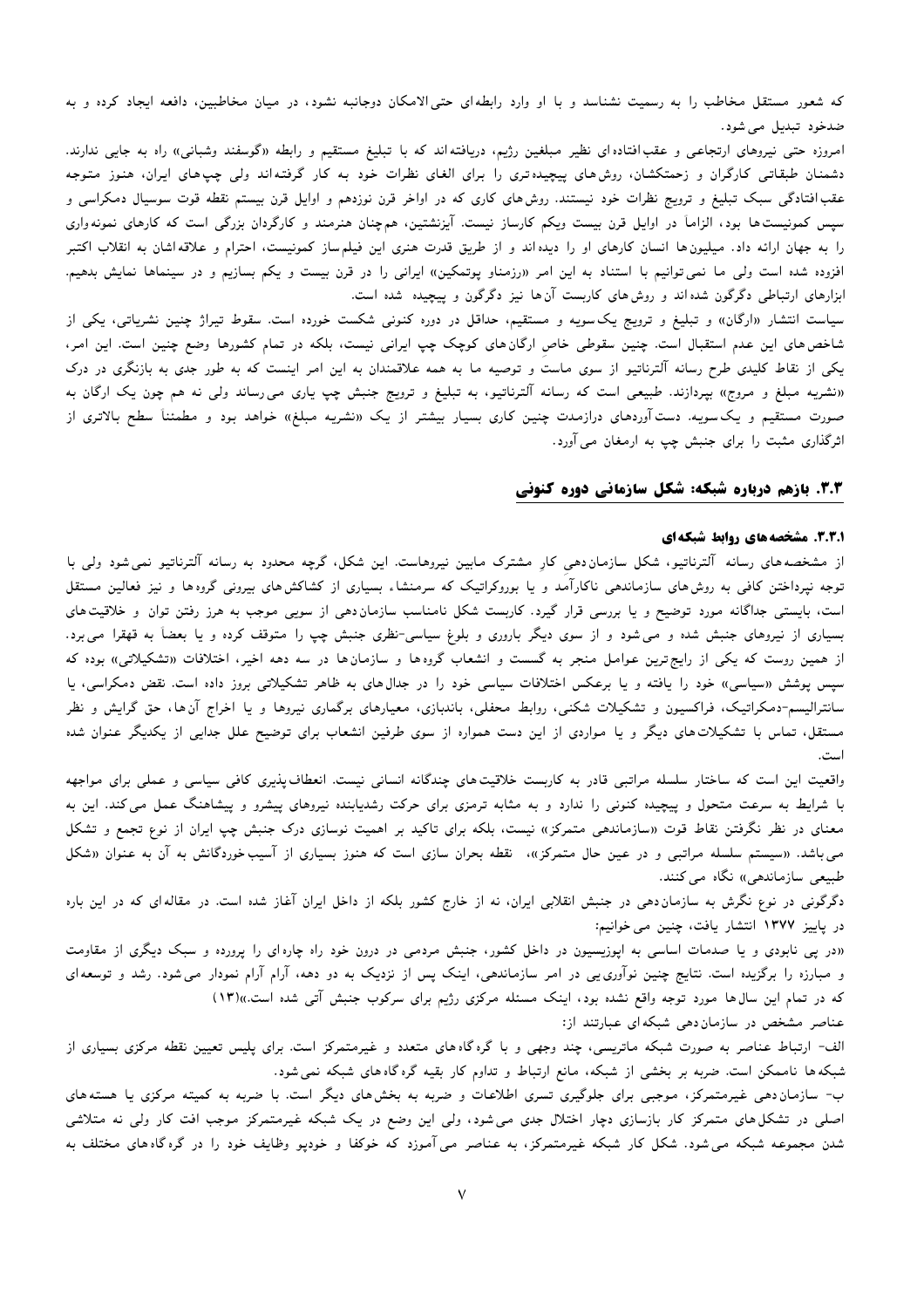پیش برند و ویژگی۵های محلی را در نظر بگیرند. تعیین فضای عمومی و سراسری جنبش توسط مجموعه فعالین آن و واگذاری کاربست آن در وضعیت مشخص به فعالین حاضر در هر گره گاه از ویژگی های سازماندهی غیرمتمرکز است.

ج- سلسله مراتب افقی به جای روابط عمودی و از بالا به پایین عمل میکند. چنین روابطی تضمین واقعیتری برای برابری حقوق همه شرکت کنندگان و فعالین در «شبکه» به وجود می آورد. «..سلسله مراتب سنتی که معمولا زمینه مستعدی برای تقویت گرایش بوروکراتیک در مبارزه انقلابی می شد، اینک جای خود را به فضای خودجوش ابتکارات نسل جدید داده است. احساس یگانگی با مبارزه ای که فرد «برای خودش» انجام می دهد، اما در عین حال در مجموعه واحد حرکت جمع نیز نقش دارد. خودپویی چنین روابطی، پیششرط های انتخاب آگاهانه و آزادانه به سوی پیشاهنگ انقلابی را به نحو موثرتر و وسیع تری تامین می سازد.))(۱۴)

د- ویژگی «گره گاه»، که متشکل از یک یا چند عنصر میباشد، نیز بر آمادگی شبکه برای پاسخ گویی به شرایط به شدت تغییریابنده و گونه گون می افزاید. قابلیت تعریف و تعیین دامنه ارتباط، شکل آن، اشکال بروز بیرونی، عناصر پایه ای و آرایش آنها در هر گره گاه از جمله مواردی است که باتوجه به شرایط عمومی و وضعیت عناصر فعال در گره گاه قابل تعیین و تعریف است.

ه- در هر شبکه که متشکل از یک یا چند «گرهگاه» می باشد، ویژگی هایی نظیر ظرفیت شبکه (تعداد افراد در تماس در «شبکه پایه») و تعداد یذیرش شبکههای همگن همسایه، پیش بینی برای حفظ پویایی و ثبات شبکه در حالتهایی نظیر نفوذ پلیس، ضربه، جذب نیروها، کناره گیری نیروها و یا خروج موقت از شبکه، محیط عمل متفاوت، تغییر شرایط عمومی سیاسی و اجتماعی و… بایستی در نظر گرفته شود. و- بر پایه مشخصههای ه تعیین رده اهمیت و توان شبکه ممکن میشود. مانند: شبکههای اصلی یا فرعی، ایزوله و یا باز و…

شاید توضیحات فوق در مورد شبکه کمی غیرمرتبط با بحث اصلی این مقاله به نظر آید ولی نکته اساسی و مهم از نظر ما شکل دادن به آن گونه رسانهای است که به همراه خود نه فقط فضای سیاسی و فکری جامعه مخاطب خود را تغییر دهد، بلکه همچنین فضای سنتی کار بوروکراتیک و غیرخلاق و نامنعطف پیشین را نیز با هوای تازه و فرهنگی برابری طلب دچار دگرگونی سازد. بدون چنین تغییرات دامنهداری همکاری های وسیع تر تشکیلات ها و فعالین مستقل چپ همچنان قابلیت دوام و گسترش نخواهد داشت و از پاسخ به پیچیدگی های شرایط دنیای امروز عاجز خواهد بود.

با اتکا به چنین ستون فقراتی می توان پیکر پراکنده و چندگونه جنبش چپ را به حرکتی وسیع، چندوجهی و شاداب واداشت.

این که به بیان های رایج، چنین نزدیکی ای مابین نیروهای چپ، چه نامی بر خود می نهد، با این مقدمات، دارای اهمیت ثانویه است. عامل مهم اما، محتوای ناظر بر چنین همگرایی و همکاری|ی است. کنفدراسیون سوسیالیستی، جبهه چپ، اتحاد عمل و یا حزب اشکال مختلفی را بیان می دارند که از دیدگاه ما بایستی پیش از هر چیز، در طی یک دوره فعالیت عملی، محتوای واقعی خود را در محیط عمل سیاسی و اجتماعی با ویژگی های سازمان دهی نوین به ثبوت رسانند.

البته ناگفته نماند از میان طرحهای ارائه شده که تاکنون به دست ما رسیده، نکات مورد تاکید جابر کلیبی در مورد «کنفدراسیون سوسیالیستی» نیز از لحاظ محتوایی سمت واحدی را نشان می دهند:

«در این تشکل نوین <کنفدراسیون سوسیالیستی>، رهبری سیاسی متمرکز به آن معنایی که در احزاب و سازمان های سنتی حاکم است وجود ندارد و هدایت مبارزه و برنامه٫یزی٫های سیاسی آن کلکتیو (جمعی) است. هر فرد از نظر سیاسی استقلال خود را حفظ می کند. زندگی سیاسی این سازمان مستقل از جریانات سیاسی است. عضویت در آن فردی است و گرایشات سیاسی در آن وجود دارند.»(۱۵)

روشنگری چنین خطوط کلی ای در جزئیات، می تواند نشان دهد که آیا پیشنهاد فوق با محتوای سازماندهی شبکه ای نزدیک می شود و یا راه حل دیگری را مد نظر دارد.

طرح دیگری که در این مورد جالب توجه به نظر می رسد، از سوی م. ایوب، نصرت و عباس سماکار ارائه شده است. این طرح عناصر مثبتی را طرح می سازد که سمت گیری فعالیت شبکهای تقویت می کند. تاکید بر «ساختاری … که به نظر، نیرو و شخصیت تک تک اعضای این همکاری احترام بگذارد و شرایطی را فراهم آورد که همگان بتوانند تمامی نیرو و توان مبارزاتی خود را در آن به کار اندازند.

... تجارب مبارزات کمونیستی در جهان نشان داده است که بوروکراسی و فرقه گرایی، کشنده خلاقیت و ابتکار عمل است. چنین ساختاری قادر نیست از خود انتقادی همگانی ابزاری برای پیشرفت بسازد و به ناچار به پردهپوشی و کتمان حقیقت دست می زند، این امر، اصولاً یک منش ساختاری بورژوازی و متاثر از نخبه گرایی بوروکراتیک آن است.»(١٦)

تاکید بر «واحدهای خودسامان محلی» و گروه های کاری که در طرح به عنوان «کمیسیون کارویژه» از آن نام برده شده است با «شبکه پایه» و «شبکههای ویژه» قرابت نشان می دهد. اما متاسفانه آن گاه که از «کمیته کشوری»، «نشست سراسری» و «شورای مرکزی» نام برده می شود، طرح گویا به تشکیلات هرمی نزدیک می شود. در حقیقت، گویا ارائه دهندگان طرح مشکل را از پایه کار دریافته اند، ولی آن را به تمامی فضای سازماندهی گسترش نداده اند و در برخی موارد نیروی سنت های پیشین سازماندهی بر ارائه دهندگان طرح چیرگی یافته است. البته با متنبی بالنسبه کوتاه نمی توان عجولانه در این موارد به قضاوت نشست ولی این موارد نشان می دهد که می توان بحث سازنده و مثبتی را در این زمینه دنبال کرد .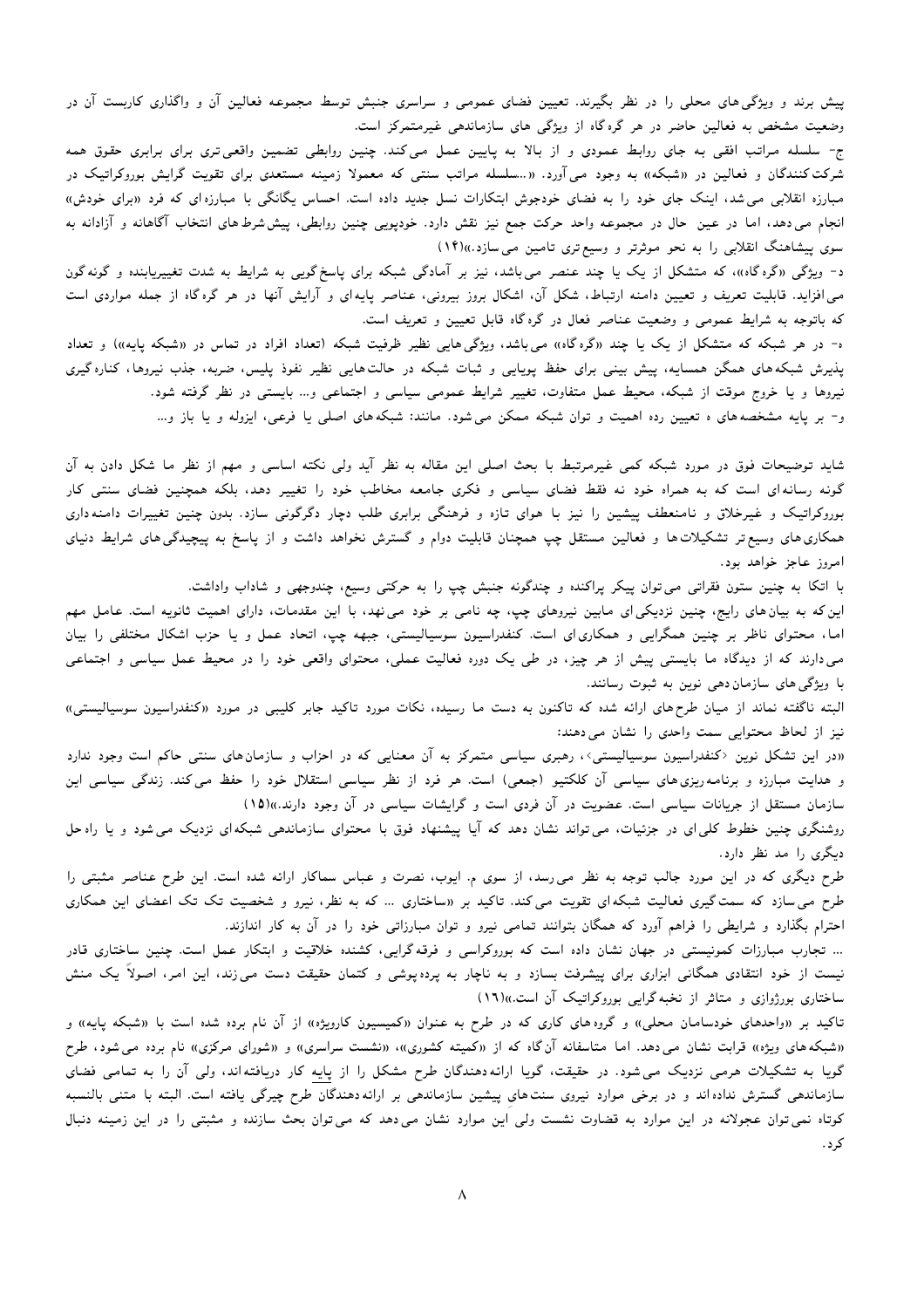علاوه براین، برخی نکات ارزش توجه و بازگشایی بیشتری دارند نظیر چگونگی ارتباط شبکه یا واحدهای پایه با یکدیگر بدون گذر از «مراجع بالاتر»، یعنی تعریف روابط «افقی» در این مجموعه، توضیح دقیقتر درباره تیپهای مختلف شبکه و یا واحد پایه، روشهای تلفیق کار موازی این مجموعه با ساختارهای هرمی یا به روایتی تشکیلاتهای سنتی که حریم هردو شکل سازمانی رعایت شود. (در اینجا شاید خصیصه «کنفدارتیو» پیشنهادی جابر کلیبی روشنگر باشد). یکی از شبکههای پایه را تحت عنوان «شبکه همبستگی کارگری» چنین طرح می کند: ((...((شبكه همبستگی كارگری)) (شبكه) بمثابه اتحاد عمل متشكل از متحدان كارگران ايران شكل می گيرد...

..«شبکه همبستگی کارگری» مستقل از کلیه گروهها و سازمانهای اپوزیسیون خارج (و داخل) کشور است و تصمیمات و فعالیتها به صورت جمعی در جلسات شبکه صورت خواهد پذیرفت.»(۱۷)

همین ایده به تنهایی نشان می دهد که تدقیق و گسترش سازماندهی شبکهای در هر گام انبوهی از مسائل نوپدید را به همراه می آورد که با توجه به سمت گیری و انعطاف پذیری چنین روشی، نه به صورت «معضل» بلکه به صورت تلاش هدفمند و سازنده ای برای «گسترش شبکه» خود را جلوه گر می سازد. از همین ایده سعید برای برخی از شبکههای مهم دیگر نیز می توان بهره گرفت: شبکه جوانان، شبکه زنان و یا سایر شبکههایی که در یک بحث جامع تر بایستی به آن ها پرداخت.

آن چه در این میان کلیدی و تعیین کننده است پیگیری برای سیستم یک دست سازمان دهی شبکه ای است که به عمیق ترین شکلی با مطالبه دمکراسی پیگیر پیوند دارد. به اعتقاد ما، دمکراسی پیگیر یک کل جدایی ناپذیر است، نمیتوان در برنامه و شعارهای سیاسی به آن عنایت داشت ولی از جاری ساختن آن در جزءجزء زندگی سیاسی و تشکیلاتی فعالین جنبش چپ چشم پوشید. سازماندهی شبکه ای فضای مناسب تری برای این اصل فراهم می آورد. احترام به اندیشهها و تفاوتهای فرد فرد عناصر متعلق به این جنبش و گشودن فضای کافی برای عمل به آن، گام نخست «عملی» برای احترام به اصول دمکراتیسم پیگیر برای کلیت جامعه است که در روابط شبکهای با ضریب بالاتری قابل تامین است.

## ۳.۳.۲. نگاهی کوتاه به تجربه اتحاد چپ کارگری

هرگونه تجمع و تشکلی خواه اتحاد عمل پایدار سیاسی (دمکرات، راه کارگر و اتحاد فدائیان خلق)، اتحاد چپ کارگری و یا هر نامی که بعدها «نشست مشترک» برای تجمع خود برمی گزیند، قادر به حیات بارور و رشدیابنده نیست، مگر آن که پیش از آن، ذهنیت غالب بر سازمان دهی، ذهنیتی به طور غالب «شبکهای» باشد.

نمی توان انتظار داشت که تشکیلات های موجود و «سلسله مراتبی» یک شبه خود را دگرگون سازند ولی درون چنین کار مشترکی بایستی سنگ $پایه نخستین را بپذیرند. در غیر این صورت، اصطکاک روش پیشبرد کارها «از بالا به پایین» در مقابل «روابط موازی و شبکهای»، موجب$ فرویاشی و یا فلج مجموعه فعالیتهای «نشست مشترک» خواهد شد. تلاش مثلاً راه کارگر در پیشبرد نظراتش به عنوان یک تشکیلات سلسله مراتبی در درون اتحاد چی، تاکنون موجب دافعه درون این اتحاد و ترک سایر تشکل ها و بسیاری از فعالین مستقل از اتحاد چپ کارگری شده است. یکی از فعالین «اتحاد چپ کارگری» چنین می نویسد:

«سازمان های شرکت کننده در اتحاد چپ کارگری و منفردین، روزی اتحاد چپ کارگری یک حوزه فعالیت شان بود، اما امروز چه؟ جز امضاء و فعالیت رسمی برخی از فعالین به نمایندگی دلیل دیگری برای حضور واقعی این سازمانها در اتحاد چپ کارگری نمی توان سراغ گرفت.»(۱۸)

حضور صوری نیروها، شاید برای ویترین بیرونی فعالیت مناسب باشد ولی تلاش جنبش چپ نوین معطوف به سازمان گری حضور واقعی و عملی تک تک فعالین و علاقمندان به این جنبش است. روند بیگانهسازی تشکل های عمودی نه فقط تاثیر منفی خود را بر ساختارهای خودشان دارد، بلکه تلاش برای غالب ساختن آن در همکاری های مشترک، موجبی برای فروپاشی این همکاری هاست. می توان به حاصل چنین تجربه ای در ا. چ. ک. از زبان فعالینش گوش فرا داد:

«یروسه ای که در مسیر اهداف اعلام شده آغاز گردید اما در چنبره ی تناقضات کنونی از پویایی اولیهاش فاصله گرفته است و حاصل اینکه بر اعتماد ایجاد شده و قابل اتکایی صدمه وارد آمده است که لازمهی کشش فعالین سوسیالیست رادیکال و کارگری برای مشارکت و مداخله فعال برای سازماندهی یک قطب است.

..سبک کارها از یک مقوله بینشی|ند. نمیشود با مدل۵های هرمی، مرجعیت کادرها و سیستم ارباب و رعیتی، سلسله مراتب کارمندی، الگو برداری از کلکتیو سوسیالیستی، سرکوب اندوویدوآلیسم، تخریب روحیه و شخصیت فردی، بازهم تشکیلات چی گری کرد و با این مدل(های باطل شده فراخوان مبارزهی آزادیبخش قوای کار از سلطهی سرمایه و دولتاش را سرداد. به نظر من در مباحث مطرح شده اتحاد چپ کارگری وقتی واحدهای خودسامان و سامان پابی افقی به جای سازمان دهی عمودی قرار گرفت قدمی به سبک کار پیشرو نزدیک شدیم. اما به دلیل ضعف روشنگری و قدرت عادت در اجرای روش های کهنه شده با وجود شکل گیری واحدها، انگار بازهم چنین تلقی می شد که هیئت هماهنگی می تواند نقش کمیته مرکزی را بازی کند و یا این واحدها محل پرکردن خلاء فعالیت سازمانی از سوی نیروهای شرکت کننده در اتحاد چپ کارگری است. چنین است که رابطههای جدید شکل گرفته مدام مغلوب بینشهای گذشته می گردند و امروز با قالبِ پوک واحدها مواجهایم و تا چنین بینش هایی عمل کرد دارند، اتحاد چپ کارگری نهادی نخواهد شد.»(۱۹)

شاید به نظر چنین جلوه کند که چنین تجربه ای خاص اتحاد چپ کارگریست ولی در قسمت بعدی (ن.ک. به: ۲-۴) خواهیم دید که چگونه نیروهایی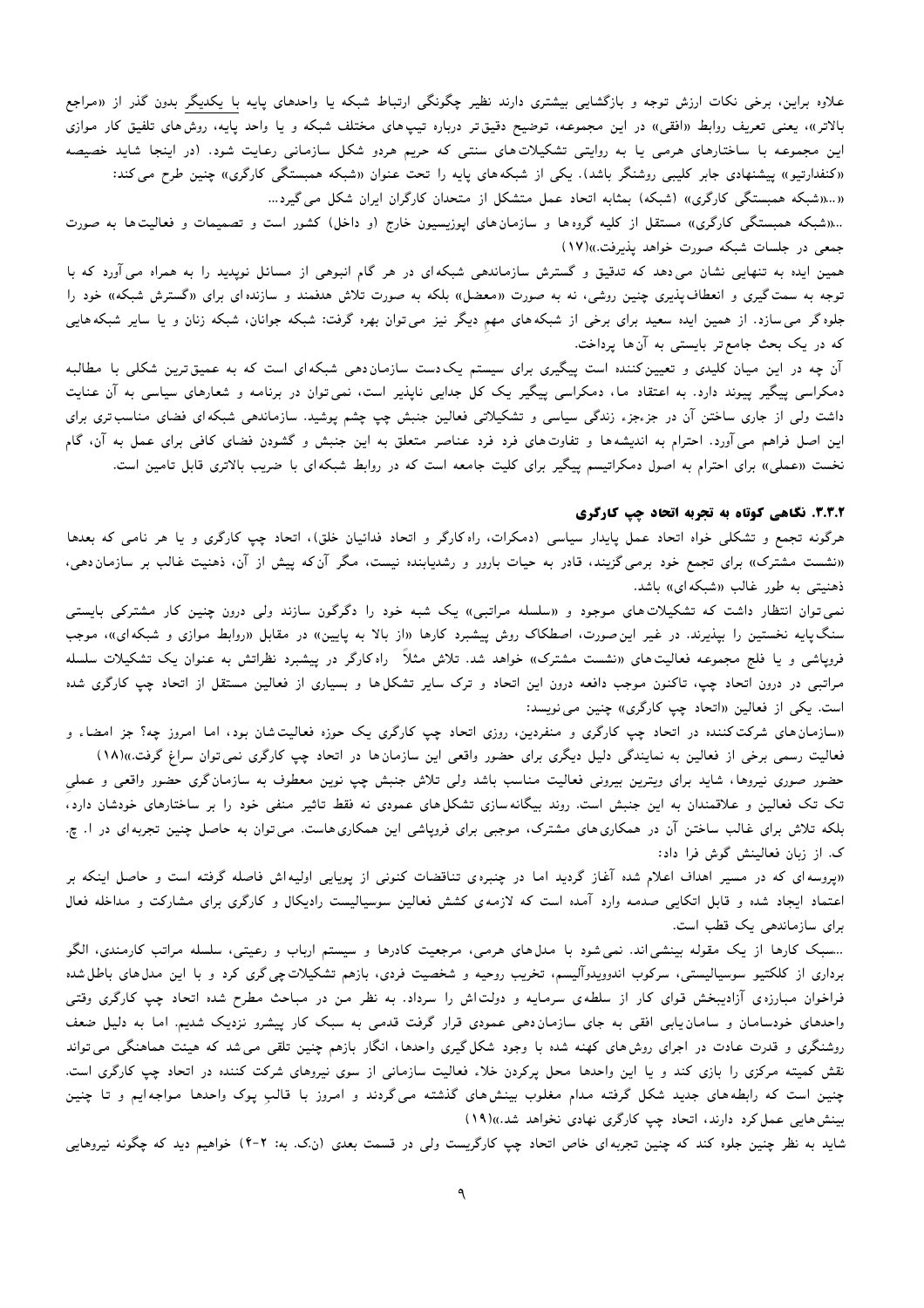از درون «نشست» توقع مشابهی را از «شورای هماهنگی نشست» دارند و فشار بی وقفه ای برای پر کردن خلاء فعالیت سازمانی خودشان، به شورای هماهنگی می آورند تا در نقش «کمیته مرکزی»! ظاهر شود و هرچه زودتر «آکسیون» راه بیاندازد. چنین روندی از هم اکنون و با قاطعیت بایستی در درون نشست به کنار نهاده شود و راه برای همبستگی رزمنده تمامی نیروها و فعالین از طریق ایجاد شبکه یا شبکههای باز و پویا گشوده شود.

# ٤. نگاهي به منتقدين

از زوایای بسیار متفاوتی به «نشست مشترک نیروهای چپ و فعالین مستقل» و نیز طرح رسانه آلترناتیو انتقاد شده است. لزوم بازگشایی محیط وسیع تری برای گفتگوهای سازنده میان طیف های مختلف فکری، ما را بر آن می1دارد که حتی الامکان تا آنجایی که فضای نوشته کنونی اجازه می دهد به این نظرات بپردازیم.

#### 8.1. تحريم «نشست»

#### 9.1.1. فرقه گرایان راست

در میان طیف موافقین تحریم «نشست» استدلالات مختلفی به چشم می خورد. از بارزترین نمونه های تشکیلاتی آن می توان از راه کارگر اسم برد که علی رغم مطرح نساختن صریح و آشکارِ تحریم نشست، آن را مخالف پیش برد سیاستهای خود در میان نیروهای نزدیک به خودش و به ویژه در داخل اتحاد چپ کارگری ارزیابی می کند. بی اعتنایی آشکار و عدم واکنش راه کارگر حاکی از آن است که این جریان علاقه دارد با به سکوت برگزار کردن این روند، از اهمیت بالقوه و بالفعل آن بکاهد و راه را برای سیاست راست روانه ای که پس از روی کار آمدن دولت خاتمی شدت بیشتری گرفته است باز نگاه دارد.

تنها واکنش رسمی که تاکنون به دست ما رسیده، مقالهای است که «برهان» در تک برگی ِ راه کارگر ش ۱۲۵، نوشته است. برهان علی رغم «مثبت و درخور تهنیت» دانستن نشست، در سطور اولیه نوشته اش؛ به حمله برعلیه دوستان سابقش در اتحاد چپ کارگری و یا حرکت چند ساله مشترک چهار گروه (متشکل از حزب دمکرات، اتحاد فدائیان خلق، راهکارگر و فدائیان اقلیت) پرداخته است. راهکارگر نیز همچون سایر تشکیلات های بوروکراتیک موجود، هویت فعالین مستقل چپ را که وجه غالب «نشست» را تشکیل می دادند، نادیده گرفته و می یندارد با شناخت از چند تشکل موجود در این نشست تمام مجموعه را «شناخته» است.

این گروه طبیعی می۵داند که همان رفتاری را که خودش در درون اتحاد چپ کارگری بر علیه فعالین مستقل پیش گرفت تا برفراز سر آن۱ا «خط»!! پیش ببرد، در نشست فعلی نیز تشکیلاتهای دیگر پیش خواهند گرفت. برای تشکیلات چی بوروکرات، «آسمان همه جا خاکستریست!» اتحاد چپ را راه کارگر از فعالیت مستقل و سازنده منحرف ساخت، پس «نشست» را نیز یک تشکیلاتِ همگن راه کارگر از راه بهدر خواهد کرد! مشکل فقط در اینست که راه کارگر در آن نمیتواند نقشی نظیر اتحاد چپ ایفا کند. پس «دمکرات» می شود و به فرقهها که به زعم مقاله نویس راه کارگر در «نشست» متمرکز شده اند، حمله ور می شود:

«فرقه ها نه برمبنای مبارزه طبقاتی، بلکه بر مبنای اعتقادات و باورها می توانند جمع شوند...

مجموعه قرائن نشان می0دهند که نقطه اتصال میان اغلب امضاء کنندگان «بیانیه» بیش از آن که هم نظری ایدئولوژیک و هم خطی سیاسی باشد، اشتراک اکثر آنان در مخالفت با خط مشی طبقاتی و ضدفرقه ای در امر اتحاد؛ و مخالفت با آزادی۵عای بیقید وشرط سیاسی و حق رای عمومی است که «حکومت شورایی» را اسم رمز و پرده ساتری برای آن کرده اند.»(٢٠)

ساختار تفکر راه کارگر آنچنان در سوسیال دمکراسی راست جذب و هضم شده است که حتی اسکلت مقاله برهان با نویسنده «چپ لیبرال» نشریه «طرحی نو» یکسان درمی آید. نویسنده طرحی نو، منوچهر صالحی هم چون برهان در آغاز مقالهاش درباره نشست، «چنین کوششی را ارج» می نهد و بعد از آن روی ضددمکرات خطاب کردن «عناصر تحت تاثیر بلشویزم» متمرکز می شود:

«نگاهی به ترکیب نیروهایی که دور یکدیگر جمع شده اند تا با هم ساختار همکاری مشترکی بیابند، آشکار می سازد که بیشتر آن گروه ا به طیفی از جنبش «کمونیستی و چپ» ایران تعلق دارند که هنوز تحت تاثیر بلشویزم قرار دارد و در نتیجه با دمکراسی میانه خوبی ندارد...

<سیاست بلشویکها بر این است که>... در حرف از حکومت شورایی هواداری نمایند و در عمل در جهت تحقق حکومت متکی بر دیکتاتوری حزب گام بردارند. به عبارت دیگر، هواداری این احزاب از دمکراسی بورژوایی، یعنی حق آزادی مطبوعات، آزادی تشکیلات صنفی و سیاسی و… بخاطر امکاناتی بود که میتوانستند از آن بهره گیرند و نه آنکه آنها واقعاً به این ارزشها باور داشتند و دیدیم در هر کشوری به قدرت رسیدند، این ارزش ها و هنجارها را از میان برداشتند.))(۲۱)

خواننده علاقمند می تواند این دو مقاله را درکنار هم قرار دهد تا قرابت فکری و سبک حمله مشابه آن ها را با ادعای دروغین آزادی خواهی، آن هم از نوع بورژوایی اش!، برعلیه پیروان دمکراسی پیگیر و رادیکال مشاهده کند. هردو نویسنده مدعی هستند که هر چه خواست آزادی خواهانه و مطالبات دمکراتیک که در نظرات، برنامه، سیاست و فعالیت۱عای عملی بخش اعظم فعالین حاضر در جلسه وجود دارد، قابل اعتنا نیست و پیش داوری و قصاص قبل از جنایت کمونیست ها و فعالین چپ از واجبات است! نویسنده راه کارگر حرفش را لای زرورق نه چندان زیبایی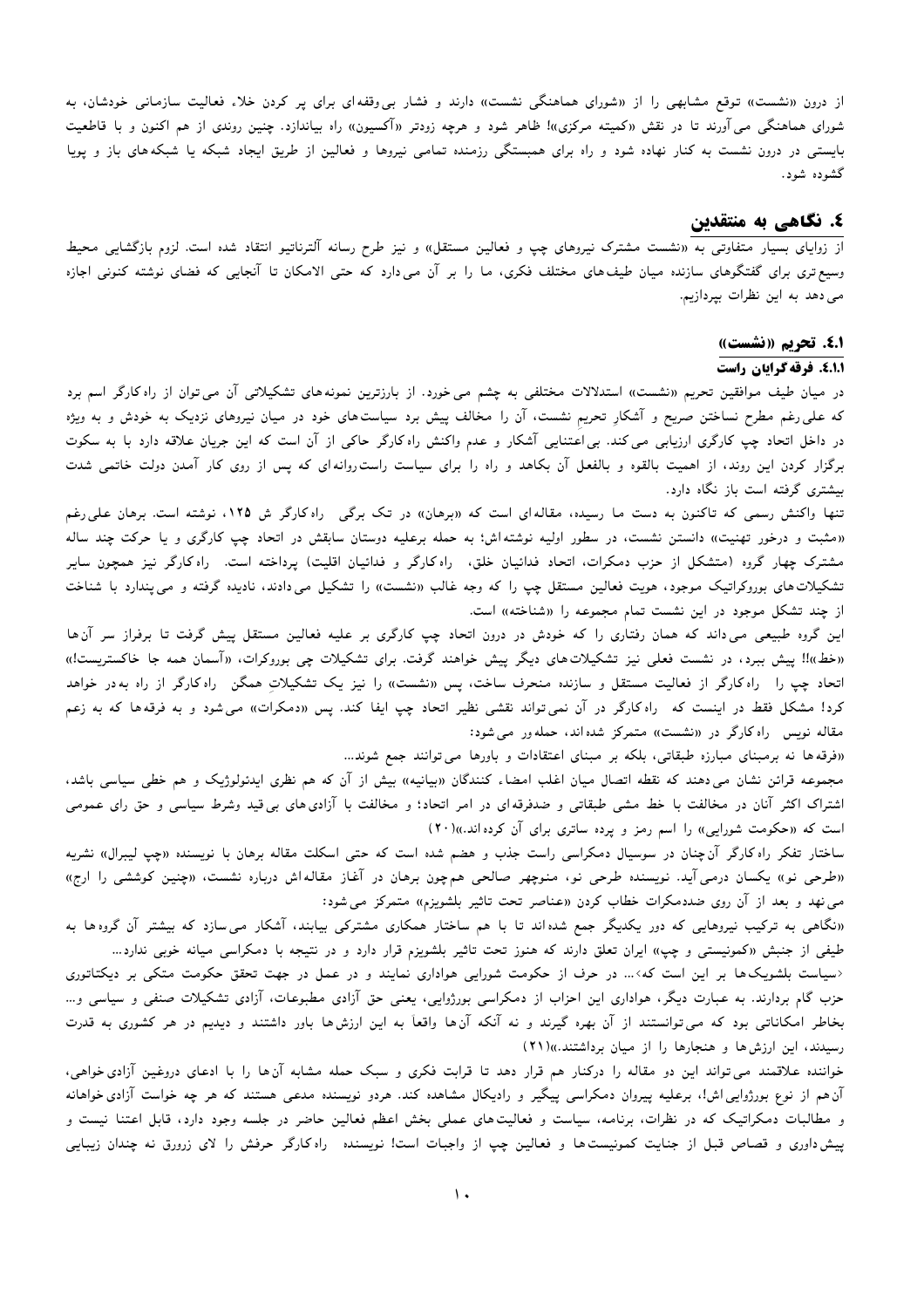می پیچد و می گوید «نقطه اتصال میان اغلب امضاکنندگان … مخالفت با آزادی های بی قید و شرط سیاسی و حق رای عمومی است…» اما در عوض نویسنده طرحی نو رک و پوست کنده می گوید « هواداری این احزاب از… حق آزادی مطبوعات، آزادی تشکیلات صنفی و سیاسی و… <به این خاطر نبود که کمونیست ها> واقعاً به این ارزش ها باور داشتند و دیدیم در هر کشوری به قدرت رسیدند، این ارزش ها و هنجارها را از میان برداشتند.»

این چنین شانتاژ رایجی، شاید برای سوسیال دمکراسی اروپایی فایده ای در انتخابات پارلمانی داشته باشد، ولی برای جامعه ایران که صدها و هزاران کمونیستش برای مبارزه بر علیه تفتیش عقاید، دفاع از آزادی مذهب و آزادی از مذهب، فعالیت در نشریات دگراندیش و یا زیرزمینی و یا سایر حقوق و آزادی های دمکراتیک به چوبه دار آویخته شده اند، نفرت برمی انگیزد.

نادیده گرفتن طیف وسیعی از فعالین مستقل چپ در این نشست، ناشی از یک اشتباه موردی نیست، بلکه اساسا از نوع نگرش این نیروها و از جمله راه کارگر برمی خیزد که علی رغم شعارهای دل۱نگیز درباره «اتحاد بزرگ هواداران سوسیالیسم»، چیزی از خودویژگی۵های جنبش چپ در دوره کنونی یاد نگرفته است. آنها همچون هر بوروکراتی انسانهای دیگر را پلکانی برای جاه طلبی های خودتلقی می کنند. پس امکانی در ذهنشان (حتی احتمالی بسیار ضعیف!) نمی تواند شکل بگیرد که شاید این بار جنبش نواندیش و مستقل چپ قدم های خویش را از طریق همکاری سازنده مابین شبکه وسیع فعالین مستقل و تشکل۵ایبی که با شرایط جدید سازگاری یافته۱ند، به سوی آینده بر می۱دارد. دور جدیدی از فعالیت و شکوفایی چپ در راه است که بر جنگ فرقهای قدیمی رایج میان تشکیلاتهای سنتی بها نمیدهد. مستقلین امیدوارند که تلاشی که چند سال پیش از این، در اثر «کودتای» تشکیلات های بوروکراتیک نافرجام ماند، این بار از درون «نشست» شانس بروز و ظهور بیابد.

اینکه آیا این «شانس» به واقعیت تبدیل می شود، منوط به عوامل بسیاری دارد که یکی از آنها روشنگری و چالش مداوم چپ نواندیش برعلیه سکتاریسم (به بیان برهان: فرقه ) می باشد. درست در همین زمینه است که بایستی روشن ساخت که فرقه گرایی برخلاف تصویری که راه کارگر ارائه می دهد، فقط «فرقه گرایی چپ » نیست، بلکه «فرقه گرایی راست» در دوره کنونی بسی خطر سازتر است.

این فرقه گرایی راست است که فعالین چپ را سانسور می کند، در مجامع و فعالیت۵های ضدرژیم جمهوری اسلامی بیش از آنکه به دشمن کارگران و زحمت کشان و سرکوب گر خلق های ایران حمله ور شود، نگران فعالیت های «تندروانه» مردم به جان آمده از ظلم و ستم رژیم است. (نمونه کنفرانس برلین) ترجیح می دهد که با راست ها و همکاران رژیم در حادترین دوره مبارزه انقلابی (نظیر اکثریت و حزب توده) و امثال بنی صدر به گفتگو و گپ زنی لیبرال منشانه بنشیند ولی وسیع ترین نشست چپ در چند سال اخیر را مورد حمله قرار دهد. ترمینولوژی بورژوازی را برای نقد و حمله به جنبشی که خود را متعلق به آن قلمداد می کند (یا می کرد) به کار ببرد و پوپولیسم کم مایهای را پیشه کند که نقد آن حداقل ادعای سال های آغازین فعالیت راه کارگر بود. دمکراسی ماوراء طبقاتی را از زباله جات ایدئولوژی بورژوازی کشف کند ولی «برخورد باز» در درون جنبش چپ را خاتمه یافته تلقی کند. اگر راه کارگری که علیرضا شکوهی نماینده اش بود با راه کارگر امروز مقایسه کنیم، میزان صدمه وحشتناکی که فرقه گرایی راست بر این تشکیلات گذاشته بهتر می توانیم مشاهده کنیم. از برخورد باز به بایکوت و سیاست سکوت در درون جنبش چپ، از «احساس نزدیکی به آنارشیست ها» (نقل به معنی از جزوه های «فاشیسم کابوس یا واقعیت» - اگر حافظه ام مرا فریب نداده باشد!) به سیاست احساس نزدیکی به لیبرال ها و چپ لیبرال ها (به ویژه پس از کنفرانس برلین) در دوره کنونی، همگی حکایت تلخ راه کارگر در سال های بحران زده اش است.

برای ما قطعی است که فرقه گرایی راست، اگر بدون خود سانسوری به نشست میپرداخت، بسی خشمگینانهتر از آنچه «برهان» در تک برگی راه کارگر نوشته است، چهره خود را نشان می داد. برخورد با گروه ها و سازمان های شرکت کننده، تحریم و بایکوت خبری، حملات وسیع تر سیاسی و نظری برای شدت بخشیدن به اختلافات درونی نشست، به کارگیری تجمع هایی که راه کارگر در آن ها حضور دارد، و فعال ساختن آن ها از طریق سمینارها و یا نشست ها و… می توانست و یا می تواند بخشی از این «تاکتیکها» باشد. اما به طور قطع، چنین توازنی در درون راه کارگر یک سویه نیست، بنابراین در برآیند تصمیمگیری۵های این گروه، ترکیبی از یک برخورد صبورانه که گاه چهره یک «جنتلمن لیبرال» را به خود می گیرد و نیز تاکتیک های فرقه گرایانه راست را می بینیم.

#### 8.1.2. ناب اندیشان

میل به تحریم حرکت۱عایی که برای نزدیک تر شدن طیف۵عای مختلف چپ انجام می۵شود، فقط از سوی فرقهگرایان راست مورد انتقاد واقع نشده است. گروهی از منتقدین، که اغلب از میان فعالین مستقل هستند نیز با دیده شک و انتقاد به این روند می نگرند. باز کردن چنین نقطه نظراتی به اعتقاد ما دارای اهمیت بسیار است، زیرا که لحن صریح و انتقادی اغلب این نظرات اشاره به مشکلات و پیشینههای مشکل سازی دارد که بدون حل آنها نمیتوان به گسترش پوینده و بالنده روند همگرایی چپ چه در داخل «نشست» و یا چه در روندهای دیگری که تحت هر عنوان شکل خواهند گرفت امید داشت. بخشی از این نگرانی ها، نگرانی نویسنده این سطور نیزهست، اما نحوه رویکرد برای حل چنین معضلاتی را در اتخاذ روش های بسته سیاسی نمی بیند.

با توجه به این که شاید انعکاس چنین نظراتی در سطح علنی مباحثات کنونی به درستی انجام نشده باشد، نخست بخش های اصلی دو نوشته که انتشار علنی نیافتهاند را با اجازه از نویسندگان آن۱ها در اینجا منعکس میکنیم و سپس سعی در بازگشایی مشکلات چنین سبک نگرشی برای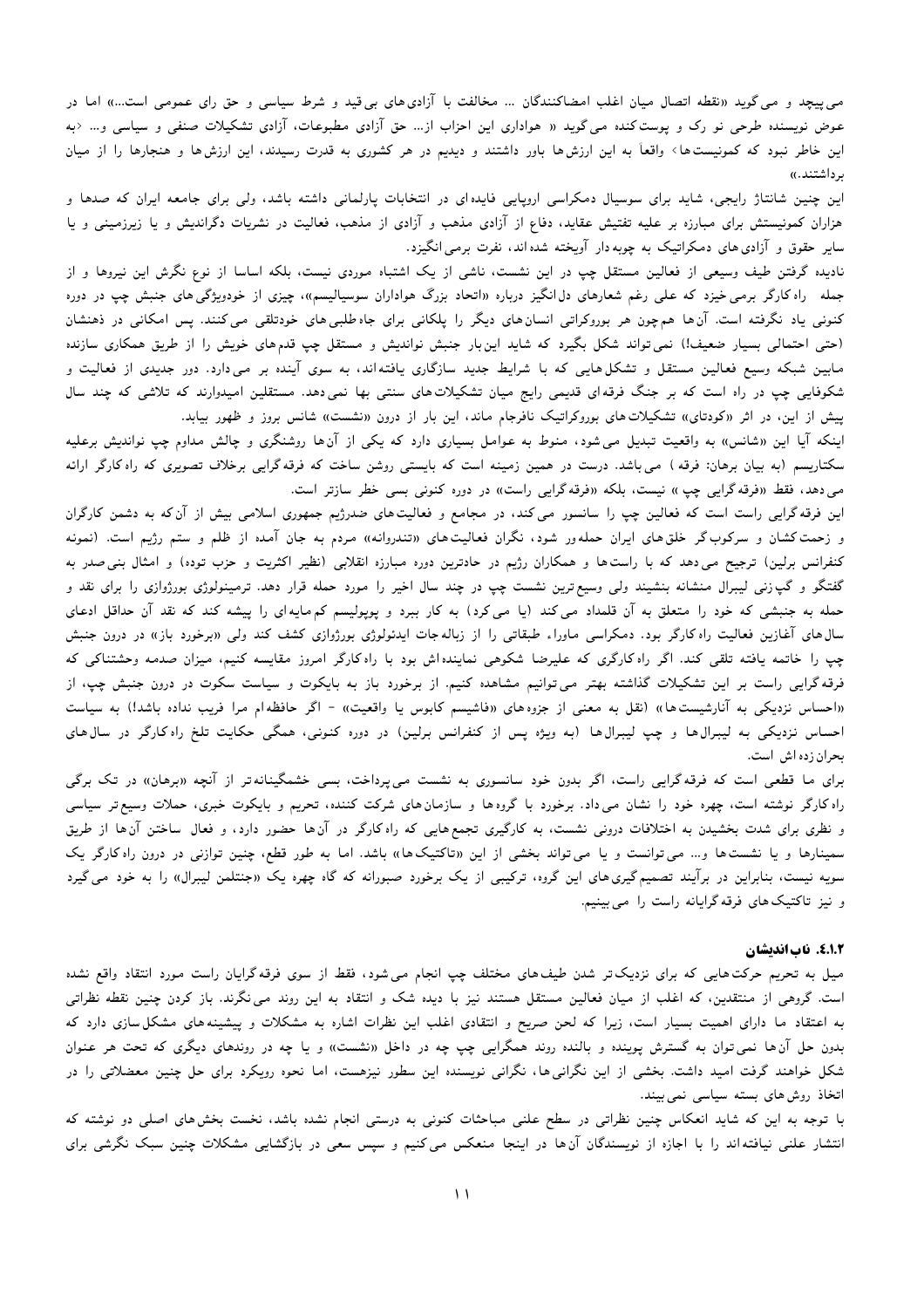ییشبرد امر جنبش انقلابی خواهیم داشت.

در نوشته شماره یک می خوانیم:

(… متسفانه در آخرین روزهای آماده سازی نوشته کنونی، نویسنده متن شماره یک عدم موافقت خود را با انتشار بیرونی آن اطلاع داد. به همین دلیل مجبور به حذف آن شده ام. ایرادات محتوایی اما همچنان به قوت خود باقی است و علی رغم نامفهوم شدن بخشی از مباحثات، بهتر دیدم مطالب را با حذف نقل قول طولانی در قالب انتقادات نمونهواری مطرح سازم که علی رغم حملات تند و پرخاشجویانه به مستقلین، چندان رغبتی به طرح علنی آن ندارند. ولی ما را با آنان کاری نبوده و نیست. چرا که «حرف را باید زد، درد را باید گفت...»)

## در نوشته شماره دو نیز چنین می خوانیم:

«…من فراخوان برای اتحاد را از طرف یک عده که خود را سردمداران جنبش چپ می0دانند، اتحادی از بالا و جدای از مبارزات کارگران و بطور کلی جدای از مبارزه طبقاتی می دانم....

از نظر من مشکل کارگران و زحمتکشان چه در ایران و چه در هر کجای دنیا با تشکیل انواع و اقسام اتحادیهها و بلوکهای من در آوردی یک عده روشنفکر به ظاهر کمونیست و چپ سانتریست نمی¤وان حل کرد، فرض کنیم اتحادی هم صورت بگیرد که بارها انجام شده است. (اتحاد چپ کارگری، راست کارگری و الی غیرالنهایه) تحت چه تئوری انقلابی و ابزار انقلابی که بدنبالش عمل انقلابی را به همراه خواهد داشت، صورت مے گیرد؟

کسانی که تحلیل شان از سطح درگیری در بین جناح های رژیم و ضعف و شدت گرفتن بحران قدرت در بین آن ها فراتر نمی رود و همیشه چشم به قدرت در بالا دارند، وقتی پای عمل به میان آید، چه کار خواهند کرد؟ بر اساس ضعف و قدرت رژیم کارگران باید به طرف بیت امام راهپیمایی کنند، به رفسنجانی عرض حال بنویسند، چاپلوسی صادق خلخالی را بکنند، راهبران مذهبی را انقلابی بخوانند (در حالی که مذهب در اساس خودش ارتجاعی است) و خاتمی را مبتکر تمدن و دمکراسی بخوانند. آنها تحلیل میکنند که بحران قدرت در ایران هرچه بیشتر عمیق شده است، و در صحنه زورآزمایی هیچکدام از طرفین نمی توانند قدرت فائقه را به دست آورند، لذا حل آن به یک رشته تحولات انقلابی و رادیکال نیاز دارد و طبقه کارگر تنها نیرویی است که می تواند یک قدرت انقلابی ایجاد کند، ولی در حال حاضر در وضعیتی نیست که قدرت حاکم ارتجاعی را به زیر بکشد، پس سردمداران جنبش به اصطلاح چپ مستقر در خارج با هم متحد می شوند، قدرت ارتجاعی را به زیر می کشند و دولت شورایی را تشکیل می۵دند، و براساس سیاهی لشکری که در اتحادشان جمع کرده اند، پست۵عای کلیدی تقسیم میشود، و دولتی برفراز طبقات و یا به قول راه کارگری۵ا یک کاست من درآوردی <تشکیل می۵دند> و تا دوره تحول بعدی که طبقه کارگر شاید بتواند ضعف۱یاش را از بین ببرد و قوی شود، باید قربانی بدهد. کسی هم حق نخواهد داشت که طرح کند که خود این سردمداران در این ضعف طبقه کارگر چه نقشی داشته اند؟!)) <یایان نقل قول از نوشته شماره دو>

\*\*\*

با این نقل قول، فضای دیگری را در میان فعالین مستقل چپ می بینیم که تاکنون با سیاست سکوت و یا خود سانسوری با آن برخورد شده است. در این نوشته فقط به آن قسمت از بحثها پرداخته خواهد شد که به چگونگی روند همگرایی جنبش چپ بازمی گردد. پرداختن به درستی پا نادرستی موضع سیاسی و نظری مطرح شده در نوشته فوق در حوزه وظایف نوشته کنونی نیست.

نکتهای که در نوشته نمونهوار «یک» بایستی به آن یرداخته شود، طرز تلقی نادرستی است که می پندارد بین مستقلین و جریانات شرکت کننده در نشست احساس نزدیکی سیاسی وجود دارد. اما آیا شرکت در هر گردهمایی یا نشست به معنای «این همانی» با همه حاضرین در جلسه است؟! مطلقسازی چنین امری، به معنای آن است که ما درهیچ گردهمایی یا نشستی شرکت نمی کنیم مگر آن که همه حاضرین در آن جلسه از لحاظ سیاسی «پاکدامن» باشند. نکته مهم، اما در این امر نهفته است که ما به عنوان افراد مستقل چپ اغلب از جریاناتی خارج شده ایم که خط مشی و یا روش های برخوردشان به مجموع مسائل جنبش (و از جمله مسائل درون تشکیلاتی) مورد قبول مان نبوده و نیست.

-برخی از گروه منصور حکمت بیرون آمده اند. عوامل گونه گونی برای جدایی از او موثر بوده است: نظیر کیش شخصیت، لجن مال کردن پرنسیپ های کمونیستی، دریافت کمک مالی از سازمان موساد و کلاً دولت اسرائیل و…

-برخی از راه کارگر جدا شده اند، دلایل آن هم متفاوت است: نظیر دورشدن از خط مشی طبقاتی کارگری، افتادن در چاه سوسیال دمکراسی راست، برخورد ناسالم درون تشکیلاتی و…

-گروهی دیگر از طیف های مختلف جنبش فدایی جداشده اند با دلایلی که آن هم انبوه و متفاوت است: خط مشی و تحلیل نادرست، دگماتیسم، برخورد تشکیلاتی ناسالم تا حد درگیری مسلحانه در کردستان و متعاقب آن درگیری های خارج کشور و…

-برخی از کومله و یا حزب کمونیست جدا شده اند، با دلایلی نظیر اختلاف نظر در خط مشی سیاسی، نحوه برخورد به مسئله ملی و حق ملل، مشکلات درون تشکیلاتی، اعلام حزب کمونیستی که در واقع جایگاه واقعی خویش را ندارد و…

-جمعی دیگر از اتحادیه کمونیست ها جدا شده اند، با این انتقادات که تحلیل های عقبافتاده و یا کیی برداری های ساده از نظریه مائو راه به جایی نمی برد، روش های تحریک آمیز فعالیت، که میراث کنفدارسیون احیاء زمان شاه است، برای کار درازمدت کمونیستی چاره ساز نیست،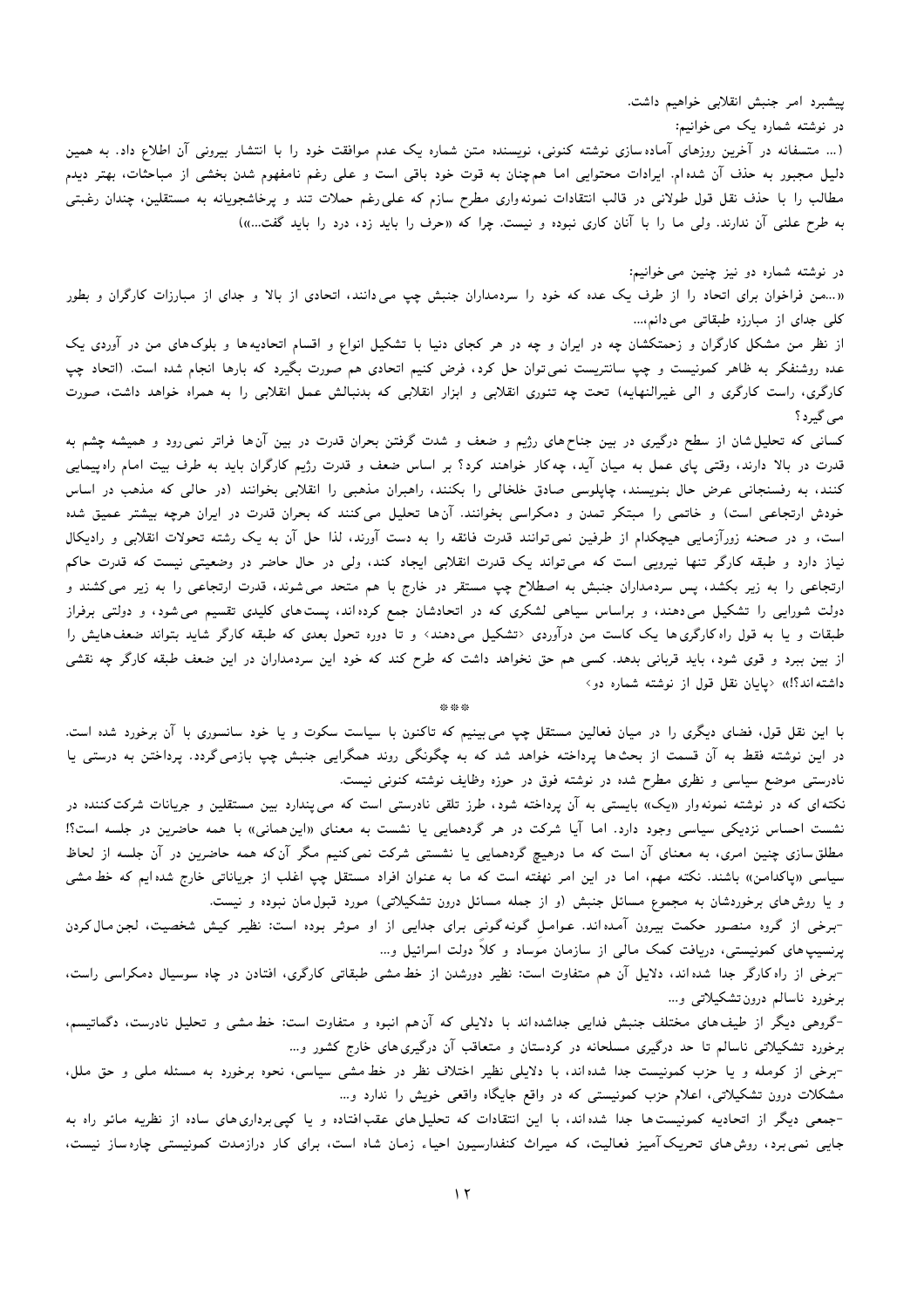انتقادناپذیری و دگماتیسم و…

این لیست بلندبالا را هم چنان می توان ادامه داد ولی تمام نکته در این است که هر نشست که فقط و فقط از مستقلین تشکیل نشده باشد، چنین تشکیلات هایی با چنین سوابقی حضور دارند. حال، همین بینش را داخل مستقلین هم می¤وان گسترش داد. یعنی همه آن۱ا نیز به یک شیوه و در یک سطح با تشکل گذشته خود، انتقادی برخورد نمیکنند. برای مثال، تعدادی از همین منشعبین گروه منصور حکمت، به نحوی برخورد می کنند که گویی تا لحظهای که با جناب «لیدر» دچار اختلاف نشده بودند، همه چیز بروفق مراد بود و هیچ ایرادی در رفتارهای ماکیاولیستی و هوچی گرانه این جماعت دیده نمیشد! خب، پس داخل مستقلها هم جمعی با جمع دیگر نمیتواند به مباحثه بنشیند! چنین مکانیسم تخریبی و بسته|ی سرانجامش به آنجا منتهی می شود که در بهترین حالت چند نفر محدود، «سکت» خاص خود را بهوجود میآورند و سایر جهانیان را ضدانقلاب و… قلمداد می کنند و در بدترین حالت آن، فرد حتی خودش را هم به عنوان یک فرد انقلابی و یا مترقی قبول ندارد.

در این مورد، تجربه تلخ ما در زندان جمهوری اسلامی چنین بود که تعداد معدودی از زندانیان که از مارکسیسم و سیاست، درکی «ناب» و بی عیب داشتند از بایکوت حزب توده و اکثریت شروع کردند و سپس طیف سازمان چریک۵های فدایی خلق ایران و راه کارگر را به آن افزودند و تا آنجا ییش رفتند که مثلاً در زندان گوهردشت که در سلول۱ها، دو تا چهار نفر زندگی میکردند، حاضر به زندگی با «ضدانقلاب» در سلول نبودند و بنابراین، بند به دو نفر از این دوستان که تمام زندانیان دیگر را از تمام طیف ها (خط یک، دو، سه و الی آخر!) «ضدانقلاب» میbدانستند، سلول جداگانه ای داد تا حداقل خودشان با هم راحت زندگی کنند. متاسفانه بعد از چند هفته، همین دو نفر نیز باهم «اختلاف بینشی» پیدا کردند و هم دیگر را «ضدانقلاب» ارزیابی کردند. نتیجه این شد که سفره غذایشان را از هم جدا کردند و هرکدام رو به دیوار می نشست و غذایش را مي خورد.

شاید برخی بخندند، شاید برخی بگریند ولی این واقعیات تلخ تنها یک بار در میان زندانیان سیاسی دیده نشد. این موضوع ربطی به بیماری روحی و روانی نیز نداشت، چرا که این دوستان نرمال بودند ولی بینش تنگ نظرانه و ناب نگری که از جهان داشتند، چنان در دایره تخریبی افتاده بود که قادر به تحمل و یا پذیرش نظرات متفاوت با خود نبودند. این بینش نمیتواند بپذیرد که میان طبقات و اقشار اجتماعی در جهان واقعی دیوار چین نکشیده اند و کمونیست ها نیز در چنین دنیای واقعی ای عمل می کنند. (این موضوع در مقالات مختلف بررسی شده است که یکی از موارد خواندنی از طرح درست مسئله را می توان در مقاله لنین درباره «شورش ایرلند»، ۱۹۱۹ یافت)

پس بایستی تاکید کرد که شرکت در هر نشستی به معنای «وحدت» نظری، سیاسی و یا تشکیلاتی، حتی در سطوح اولیه آن نیست، بلکه محیطی است که برای طرح نظرات و مباحثات از جنبههای مختلف ایجاد شده، و این احتمال موجود است که تمام افراد حاضر در نشست و یا بخشی از آن به توافقاتی دست یابند و یا برعکس این توافقات ناممکن باشد، و این حضور ربطی به «احساس حداقل این همانی» مابین شرکت کنندگان مختلف نشست ها ندارد.

راندن همه حاضرین و مستقلین در جلسه به این «اتهام»! که با چند گروه و سازمانی که سابقه چنین و یا چنان دارند، یا ناشی از عدم شناخت از طیف های وسیع فکری و نظری در این جلسه است و یا تائید این شعار دل خواه بوروکرات۱ه و تشکل۵عای سنتی که فقط در پی «جذب» فعالین مستقل به داخل تشکیلات هایی است که این افراد به دلایل انتقادات و اختلافات دیرینه آن را ترک کرده اند. عمق چنین درکی از «انسان» و به ویژه انسان آگاه به امور خویش، فاجعه آمیز است و به عمد یا غیرعمد برای تمامی افراد مستقل در جلسه نقشی جز «پذیرش انفعالی» هیرارشی موجود قائل نيست.

هنوز براین نوشته انگلس در مکاتباتش می توان استناد جست که نوشت: «انسانها خود سرنوشت خویش را تعیین می کنند، منتها در یک چارچوب معين تاريخي،اجتماعي.»

علاوه براین، بایستی در مورد نوشته نمونهوار «یک» گفت، هنگامی که افرادی چنین می فهمند که نقش فرد یا افراد مستقل در مذاکرات و مباحثه گروه او تشکلها واردشدن «در یک رابطهی شکنندهی فرودست قدرت» است، ناامیدی و یا شناخت ناقص خود را از توان و تاثیر مستقلین و جمع های نواندیش چپ که در طی یک روند طولانی پس از سرکوب ها و انشعابات دهه شصت شمسی (هشتاد میلادی) به بازنگری و نوسازی اندیشه چپ مشغولند، نشان می دهد. اغلب قریب به اتفاق حاضرین در جلسه، اعم از منفردین و یا تشکل۵های غیرسنتی حاضر در جلسه، اساساً به «رابطهی قدرت» (چه فرودست و چه فرادست) تن نمی۵دهند، آنرا ضدکمونیستی و بوروکراتیک ارزیابی می کنند، در مقابلش مثلاً طرح شبکههای موازی را می دهند. چنین فهمی از سوی نویسنده متن نشان می دهد، حداقل در میان بخشی از مستقلین، هنوز نگرش بوروکراتیک و سنتی در باب روابط سیاسی و تشکیلاتی وجود دارد و جهانی ورای «رابطه قدرت» در درون کمونیست۱ه و جنبش چپ تصور نمی کنند.

در سطح عامیانه آن، «رابطه قدرت» از اقتدار «ارگان» به اقتدار «فردی» سقوط می کند و چاره ای جز فضاسازی های بیمارگونه ندارند. در این مورد میتوان به تئاتر مسخرهای اشاره کرد که گروه منصور حکمت، برای این جناب در دار ودسته اشان به عنوان «لیدر» بازی می کنند، طرح آلترناتیو اجمالی در مقابل چنین نگرشی در قسمت «۳.۳. بازهم درباره شبکه» آمده است، به همین دلیل از تکرار مجدد آن خودداری می کنیم. به عنوان خاتمه این قسمت از بحث کافیست اشاره کنیم، در این نشست یکی از مدافعین بینش «سلسله مراتبی» توکل است که در قسمت آتی به نقد و پاسخ به نظرات او خواهیم پرداخت ولبی حتبی او نیز در طرح پیشنهادیlش درباره بلوک چپ انقلابی، عضویت دربلوک را «فردی» می1ند و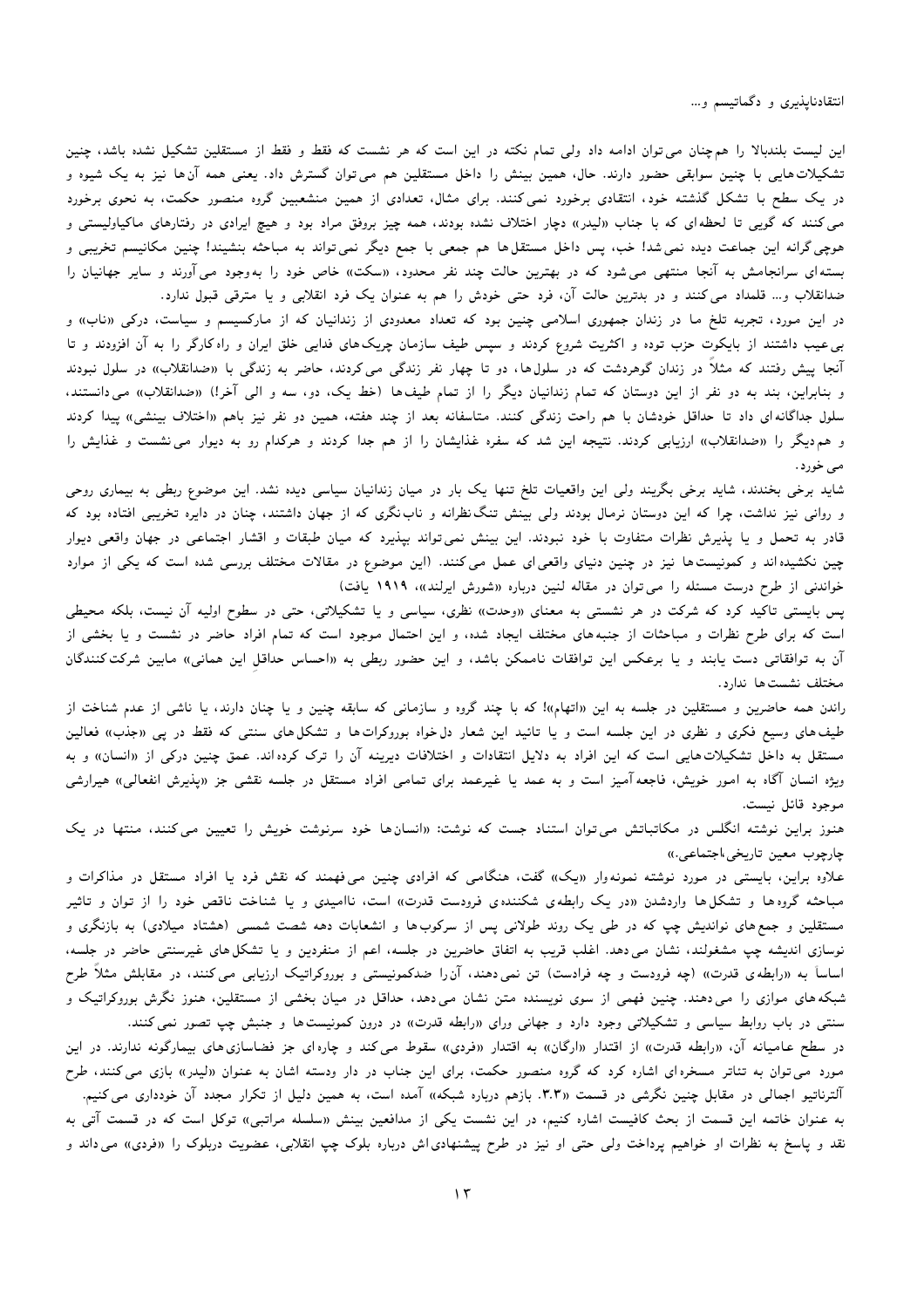نه سازمانی. یعنی داستان قدیمی «حق ویژه» گروهها، بعد از یک دوره طولانی به کنار گذاشته شده است. از پیش معلوم است که همه حاضرین و گروه های متشکل، خواهند کوشید آنچه به نظرشان درست می آید در این مباحثات طرح کرده و به پیش ببرند. این امر حق و وظیفه همگی ماست و نه حقوق ويژه «تشكل ها».

از موضوع فوق که بگذریم، هردو نوشته فصل مشترکی دارند که در عین پیوند با موضوع قبلی، با آن یکی نیستند. در واقع، نقطه مشترک و مرکزی در هر دو نوشته این است که تشکل های سنتی و بوروکراتیک چپ به دنبال جذب نیروهای مستقل و یا به اصطلاح «سربازگیری» هستند و امیدی به پیشرفت جنبش چپ در نشست های این چنینی نیست. باید گفت که ارزیابی از ترکیب نشست و حضور وسیع و فائقه نیروهای مستقل در آن، این احتمال را قوت می بخشد که این بار برخلاف تلاش های شکست خورده پیشین، آلترناتیو چپ نواندیش بر جماعت بوروکرات و بی اعتقاد به خلاقیت انسانی رجحان یابد. این امر یک احتمال است و نه بیشتر. تحقق چنین احتمالی منوط به حضور نظری و عملی فعالانه و مسئولانه تک تکِ علاقمندان به سرنوشت جنبش چپ و کمونیستی می باشد. دوستان و رفقایی که همچون دو نوشته بالا می اندیشند، در بخش بعدی همین مقاله خواهند دید که چگونه نظر مستقل۵ا «تروریزه» میشود و سعی در کم اهمیت جلوه دادن آنها و تحریف نظراتشان می شود. برخورد مسئولانه در چنین وضعی حضور فعالانه در نشست است.

ما نیز احتمال دیگر را از نظر نادیده نمی گیریم که در نوشتههای فوق به صورت احتمال قطعی در نظر گرفته شده است. یعنی طبق معمول سنوات گذشته، تشکل هایی سعی کنند برفراز سر شرکت کنندگان و مستقلین حرف های کهنه شده بوروکراتیک شان را به جمع حقنه کنند و با یک دست بالا و پایین کردن! (به اصطلاح رای گیری) «خط»شان را پیش ببرند! یا بدون نظرخواهی از طیف وسیعی که در این روند ذی،نفع هستند، خودشان به نیابت از جمع سخن بگویند و برنامه بریزند و توقع اجرای برنامه خودشان را از سایرین داشته باشند. با این همه اما، هنوز این احتمال ضعیف به نظر می رسد که جنبش نوزا و جوان چپ، این بار هم از همان نقاط ضعف قبلی ضربه بخورد. به همین دلیل است که تا قطعی نشدن فضای حاکم بر این نشست و کلاً چنین نشست۵ایی حضور ما به صورت «ناظر» در آن۱ خواهد بود و شرط مقدماتی برای رابطه نزدیکتر، همانا درک و فضایی نزدیک تر با نگرش نواندیش در این جلسات است.

اما چنین توقعی، تنها با تلاش ایجابی و طرح آلترناتیو از سوی منتقدین به رویههای بوروکراتیک میتواند برآورده شود. نمی توان یک سویه به نقد دیگران پرداخت، در همان حال، هیچ راه حلی برای روند برون رفت از بحران ارائه نداد. تاکید بر چنین رویه اثباتی و ایجابی از آن روست که نفی دیالکتیکی یک پدیده رو به مرگ، با حفظ عناصر بالنده در پدیده کهنه و کنار زدن عناصر میرای آن و نیز ارتقای این پدیده به مرحله بالاتر معنا می یابد. جنبش چپ دهههای گذشته ایران را نیز نمی توان «دفن»! کرد و نامش را «نفی گذشته» گذاشت، و برای جنبش نوین تا زمان نامعلومی انتظار کشید. تولد نو از درون چنین کهنهای، نیازمند تلاش آفرینشگر انسانهاست. پراتیک مشخصی که به «نو» شکل و محتوای جنینی اش را می بخشد و کهنه را آرام آرام به سرنوشت خود رهنمون می شود. این روند بالنسبه طولانی و پر پیچ و خم، نه با این نشست آغاز شده و نه با آن خاتمه مییابد، بلکه فقط یکی از گذرگاههای بیشماری است که روند نوزایی و نوسازی جنبش چپ آن را طی مى كند.

می توان کناره گیری کرد و پس از ناموفق بودن این دور جدید بازنگری به جنبش چپ، ندا سر داد که «ما گفته بودیم!» اما به راستی نقش تک تک ما در این شکست ها و یا پیروزی ها چیست؟

به بیان برتولت برشت، «به جای آن که نیک باشید؛ نیکی را سامان دهید!» انزوا و گوشه گیری از جمعی که برخی از شرکت کنندگانش با فهم ما از سیاست انقلابی سازگاری ندارند، شاید به یاک نگاه داشتن دامان ما از آلودگی آن ها کمک می کند و شاید بتواند برای «نیک» بودن شما نیز برهانی باشد ولی فایده ای به حال سامان دهی به «نیکی» در مقابل این جهان پر از گند وکثافات بورژوازی ندارد.

هیچ سازش و مماشاتی برای اهداف حقیرانه و کوتاه مدت بوروکراتها قابل پذیرش نیست. هیچ تعلق خاطری نیز به آنان وجود ندارد، اما نکته مهم در این واقعیت نهفته است که وجه غالب حاضرین در این جلسات افرادی هستند که غم این جنبش آسیب خورده از بیرون و درون، آنها را به جلسه کشانده است و ربطی به کهنه جویان ندارند. یکی دانستن این جمع با «ورشکستگان به تقصیر سیاسی»، در درجه اول کاستن از بی|عتباری شدید آن هاست و در مرحله بعد، خفه کردن تلاش های همگنان فکری خودتان است که در این نشست برای سازمان دهی معقولانه روند شکل گیری هرچه جمعیتر همفکری و هم نظری جنبش نوآور چپ می کوشند. یعنی می کوشند قبل از آن که به مصوبههای از قبل و «از بالا» تعیین شده جای پیشرفت دهند، روند تبادل نظر و کانال۵های ارتباطی نیروهای وسیع اما پراکنده چپ را از طریق رسانه یا رسانه۵ای آلترناتیو، گسترش دهند، شبکهای پویا و شاداب برای تبادل نظر و اخبار مابین آنها و نیز طیف وسیع تر علاقمندان این جنبش را فراهم آورند و در حقیقت شکل عملی «روند تولید همرایی» (نوشته شماره یک) را در وسیع ترین و گسترده ترین نوعش که مقدور توانایی مادی و فنی جنبش چپ باشد، سازمان دهند. اگر با پیش داوری برخورد نشود، دوستان منتقد به شرکت در نشست می بینند که نقطه مرکزی و کلیدی پیشنهاد ما، ارائه راه حل برای گسترده ترین و دمکراتیک ترین شکل برای «روند تولید همرایی» است، و هیچ کدام از امضاءکنندگان طرح خواستار «تزریق نظرات از پیش تعیین شده)) نىستند.

اینکه در این نشست، این یا آن نظر، این یا آن فرد، حضور داشته است نافی روند کلی حاکم بر نشست نبوده و نیست. این جمع های کوچک، گرچه علاقه دارند که خود را بزرگتر از آن چه هستند جلوه دهند؛ ولی واقعیت آن است که فقط از ویژگی۵ها و کارکردهای یک «گروه فشار»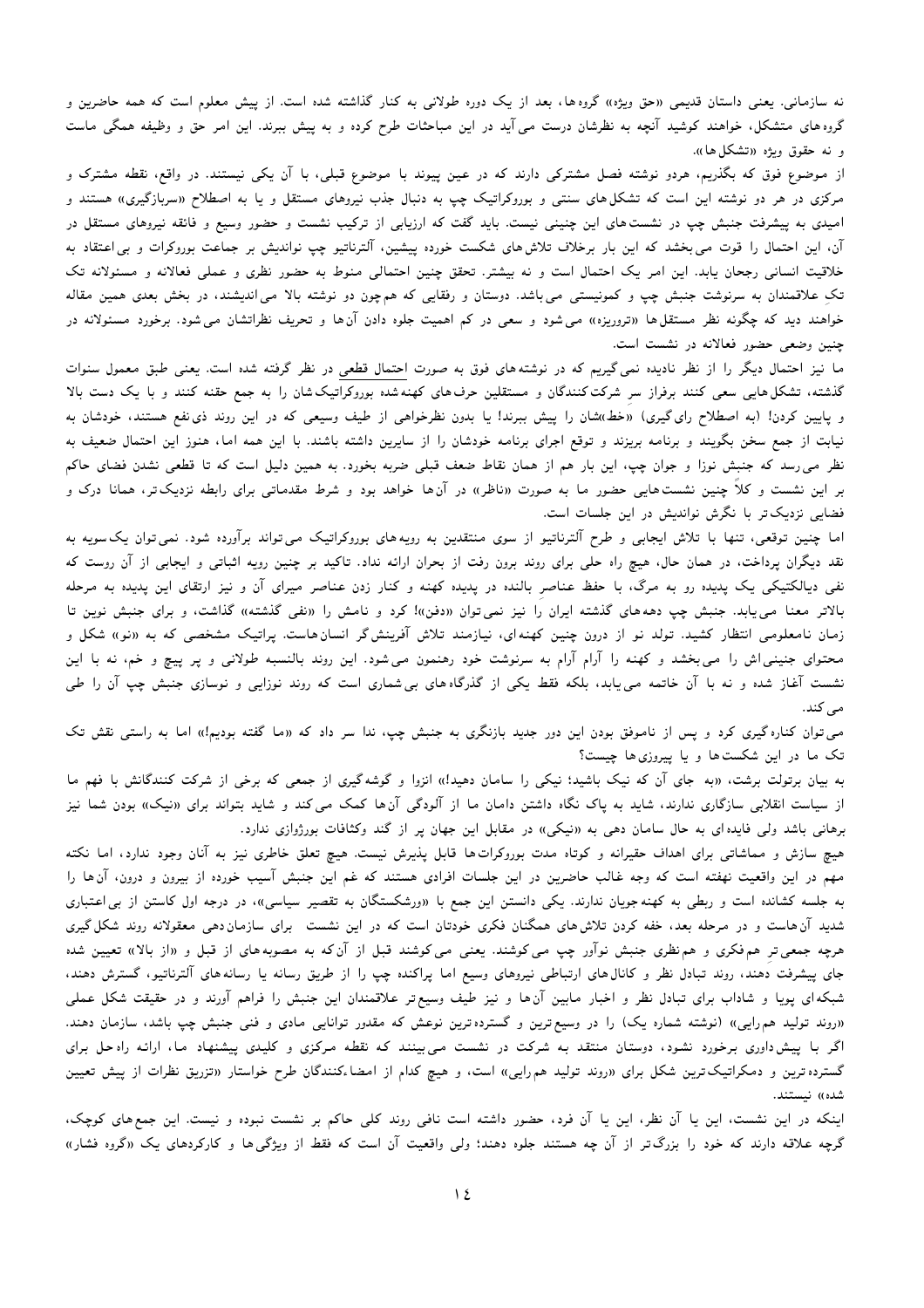(لابی) در جلسات عمومی استفاده می کنند که گاه موثر واقع می شود و گاه اسباب شرمندگی پیروان این گروه های فشار را به ارمغان می آورد. خلاصه کلام اینکه، وضع جلسه میتواند به نتایج تاییدکننده نگرانی۵های دوستان ناباندیش ما منتهی شود، اما، و این اما بسیار مهم است، می تواند که به نتیجهای خلاف آنچه بوروکرات۱ها انتظار دارند منتهی شود یعنی نقطه جهشی برای تبادل نظر و همگرایی وسیعتر و سازنده تر در درون جنبش چپ.

می توان در حاشیه ایستاد و گریبان خود را از چنین کشاکشی ما بین نو و کهنه نجات داد ولی می توان با این وضع غیرمنفعلانه برخورد کرد و به طرح آلترناتیو سیاسی، نظری و عملی سازنده ای پرداخت که امید به فرارویی یک نقطه عطف جدید را در این جنبش افزایش دهد.

# ٤.٢. نيروهاي منتقد به طرح رسانه آلترناتيو

همان گونه در صفحات بالا اشاره شد، به طرح نشریه مستقل و مشترک چپ یا به بیانی وسیع**تر «رسانه آلترناتیو»، در نشست نخست از ز**وایای مختلفی برخورد شد. از جمله، افرادی در رد آن و یا ثانوی بودن اهمیت آن سخن گفتند. برخی نیز در روز اول نشست که فقط فعالین مستقل و شورای زندانیان سیاسی چپ این طرح را مطرح ساخته بودند، با آن مخالفت کردند و در روز دوم با مشابه شدن خطوط کلی بخش عملی پیشنهادات حزب کمونیست با این طرح، با آن از در موافقت در آمدند! برای نمونه به نوارِ سخنان روز اول و دوم یدی در این نشست میتوانید مراجعه کنید.

#### ..... نگاهي به يک مقاله

از مخالفین دیگر که در نشست و پس از آن با طرح نشریه مشترک و مستقل سازگاری نشان نداده، توکل است. مشکل وی در این است که او تلقی ذهنی خویش را از نشست مشترک به جای واقعیتهای نشست می نشاند. او در بولتن شماره چهار مباحثات مقالهای را ارائه داده است که در آن به نحوی آشکار به تمایلش برای هرچه سریع تر یک سویه کردن تبادل نظرات در درون طیف وسیع شرکت کنندگان در نشست، در چارچوب پیشنهادی اش یعنی بلوک چپ انقلابی است.

۴.۱.۱٪. تنوع نظرات: او به عادت دیرینه قادر به تحمل سایر نظرات نیست و همه نظرات دیگر را در مسیر «تخریب» موفقیت اجلاس ارزیابی مي كند. وي چنين مي نويسد:

«در این اجلاس گرایشاتی وجود داشتند که می خواستند این اجلاس را به مسیری سوق دهند که هیچ چشم|نداز موفقیتآمیزی برای آن وجود نداشته باشد.))(۲۲)

گویی، این «نظرات تخریبی!!» پس از نشست نیز به کار خود ادامه داده و آرامش و «تک نظری» بودن سیستم فکری تفکر توکل را برهم ریخته اند. او با اشاره به مطالب منعکس شده در شماره ۳ بولتن مباحثات می نویسد:

«در همین اندک مقالات این شماره بولتن، یکی می خواهد حزب تشکیل دهد. دیگری می خواهد تشکیلات واحدی از همه کمونیست های ایران به وجود آورد. سومی می خواهد کنفدراسیون سوسیالیست های ایران را در خارج از کشور تشکیل دهد. چهارمی، وظیفه اجلاس را حل مسائل ریز و درشت جنبش کمونیستی از طریق انتشار یک نشریه می داند. این شماره بولتن، تنها منعکس کننده نظرات چند نفر است. بگذارید که تعداد دیگری هم نظرات خود را ارائه دهند و ببينيد چه غوغائي ست.))(٢٣)

یک «آشوب» واقعی! یک غوغای وحشتناک! بقیه به حرف های ایشان توجه ندارند و حل مشکلات جنبش چپ را به شیوه ای دیگر درمی یابند. همین چند سطر برخورد کافیست تا فهمیده شود که توکل هنوز قادر نشده است کژفهمی های خود را از ویژگی۵های جنبش چپ در طول این سال۱ها یالایش کند و به حداقل های بلوغ سیاسی در این زمینه دست یابد. کسی که تحمل ندارد مابین دو نشست مباحثه نظری باز را در میان طیف وسیع فعالین و گروههای مختلف چپ نظاره گر شود، چگونه می خواهد در «اتحاد عمل پایدار سیاسی» که پیشنهادش را داده عمل کند؟! هنوز که «ماه عسل» این نشست است، با چند پیشنهاد مختلفالجهت برآشفتن، چه عاقبتی در «ماه حنظل» این نشست در انتظار خواهد بود؟!

او به مباحثه نظری صبورانه که در طی آن طرفین تلقی خود را از موضوع مورد بحث بیان می کنند و در این میان راهی برای هم گرایی نظری می جویند، اعتقادی ندارد. ما بی آنکه پیش گو باشیم برعلیه چنین تنگ نظری هایی، در پیشنهاد ارائه شده خود در نشست اوت ۲۰۰۱ تاکید کر دىيە:

«نشریه مشترک چپ، ‹در این مرحله بخوان: فعالیت مشترک چپ› حضور گرایشات فکری را نه فقط میeپذیرد، بلکه از آن استقبال میکند. باروری فکری جنبش جدید، با پذیرش کثرت فکری فعالینش معنی می یابد.))(۲۴)

امضاءکنندگان پیشنهاد نشریه مشترک، با چنین زیر ساخت فکری ای نه فقط همچون توکل از تنوع نظرات مایوس و آشفته نمی شوند، بلکه از آن استقبال می کند و در حد توان یاری می رسانند که چنین نظراتی به طیف وسیع تری از مخاطبین انتقال یابد، چرا که هرگونه پیشرفت واقعی جنبش چپ را حاصل همکاری و فعالیت آگاهانه و آزادانه عناصر این جنبش می۵دانند و از طریق فشارهای مکانیکی سعی در به خاموشی کشاندن نظرات متفاوت ندارند. از طریق چنین نگرشی است که فرد فرد فعالین چپ احساس همبستگی و یگانگی واقعی در مسیر مشترکشان میbیابند. ما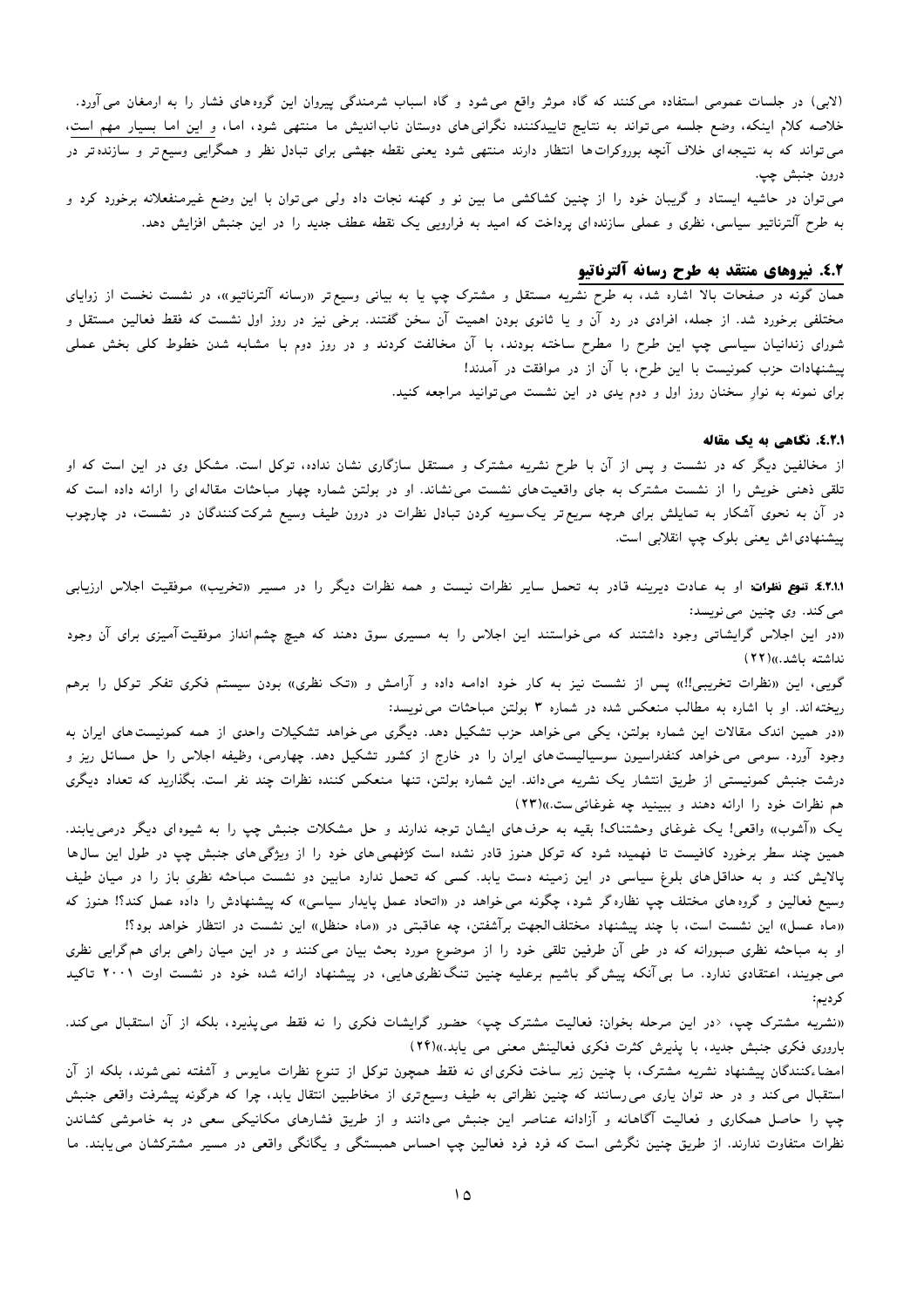«غوغا» و «آشوب» ذهنی توکل را از کثرت نظرات، اتفاقی ارزیابی نکرده، بلکه آن را سنگ پایه فکری او در دو دهه اخیر و از جمله در نشست کنونی می دانیم. این لحن بر آشفته برخورد، سنگ بنای فکری کجی است که بنایش را بر پیشبرد «خط» به هر قیمتی می گذارد.

یذیرش تنوع فکری در درون جنبش چپ و کمونیستی برای توکل یک امر درونی و بدیهی نیست، بلکه این تنوع به دنیای فکری او تحمیل شده است. او علاقه دارد که هرچه زودتر کارهایی که به نظرش می رسد بایستی انجام شود، نشست برعهده گیرد و «اختلافات و تشتت آراء» نیز می تواند در حاشیه «پذیرفته» شود!(۲۵)

ییوستگی این «عمل» با «تشتت نظری» و گونهگونی اولویتهای مبارزاتی نیروهای حاضر در نشست برای او معنای خاصی ندارد. او ترجیح می دهد چهره یک «مرد عمل»! را داشته باشد. اما ببینیم درکی که از عمل دارد، چگونه است؟

٤.٢.١.٢. آکسیونیسم: توکل در این قسمت نوشتهاش مطالبی را عنوان کرده که اسباب «انبساط خاطر!» خواننده را فراهم میآورد! به همین خاطر با هم به سطر به سطر آن می پردازیم. گویی، او با چند دوست و همکارش قرارهایی گذاشته بودند که نشست و سپس شورای هماهنگی آنها را در نظر نگرفته است. به همین دلیل می نویسد:

.<br>«در واقع قرار بر این بود که ما به یک اتحاد رزمنده شکل دهیم که با عمل مبارزاتی خود، نقش مداخله گری در جنبش طبقاتی کارگران و جنبش انقلابی برای سرنگونی جمهوری اسلامی داشته باشد.»(۲٦)

در اولین نشستی که هنوز تعداد کثیری از فعالین مستقل و گروههای دیگر در آن حضور نیافتهاند، سعی بر ادامه جلسات و نتیجه گیری قطعی از آن در طی یک روند تبادل نظر بود و به همین دلیل هیچ مصوبهای که ناشی از رابطهای فراتر از این حد باشد تاکنون به صورت جمعی به تصویب نرسیده است. توکل دوباره علایق ذهنی خود را با آن چه که در نشست توافق شد، جایگزین می کند. کافیست، شورای هماهنگی لطف کرده و نوارهای نشست را در اختیار طیف وسیع تری از علاقمندان قرار دهد تا معلوم شود، چنین «قرارها» و «مصوبه هایی» وجود خارجی ندارند. علت آن هم به اندازه کافی قابل درک است، مجموعه نشست به این نظر رسید که هنوز نمی توان «کفایت» بحثها را اعلام کرد و به همین دلیل به یک بیانیه پایانی اکتفا شد، که تعدادی، از جمله شورای زندانیان سیاسی چپ، با توجه به ایرادات به کل فضای جلسه و نیز بیانیه پایانی، نقش خود را به «ناظر)) جلسات تقلیل دادند.

حال بایستی توکل روشن کند که چطوری و با چه کسانی این «قرار)ها را گذاشته است؟ و اگر این «قرار)های نشست نیست چرا انتظار دارد، چنین قرارهایی را سایرین که روحشان هم از موضوع خبردار نیست اجرا کنند؟ اما او گوشش به این حرفها نیست، با لحنی حق به جانب مى نويسد:

«از این جهت کارنامه ما در این چند ماهی که از نشست می گذرد، منفی است. شرم آور است که ۱۲ حزب و سازمان و گروه فعالین، بیانیه ای در سطح جنبش منتشر کنند،… و یک اقدام عملی مبارزاتی ولو جزئی را سازمان۵دهی نکنند. دلیل این بی عملی کجاست؟

مگر یکی از وظایف شورای هماهنگی، سازماندهی آکسیونهای اعتراضی در حمایت از مطالبات و مبارزات کارگران نبود؟ اگر قرار می بود که یکی دو بولتن بحث و دو سه بیانیه انتشار یابد، این کار بدون یک شورای هماهنگی ۱۵ نفره نیز انجام می شد. شورای هماهنگی را از این جهت بايد مورد انتقاد قرار داد.»

توکل چنان سخن می گوید که گویی از «سربازان» دون پایهاش در ارتش خیالی اش بازخواست می کند. از نظر وی، تمام «توافقات» انجام شده است و همه چیز مهیاست و حالا فقط بایستی آکسیون کنیم. در حالی که چنین اجازهای را مجموع شرکت کنندگان در نشست اوت ۲۰۰۱ به شورای هماهنگی نداده اند، او اصرار به راه اندازی آکسیون به هر قیمت را دارد.

تا لحظه نوشتن این مقاله این اختلاف مابین طرفداران و مخالفین آکسیونیسم در شورای هماهنگی وجود داشته است. نماینده شورای زندانیان سیاسی با توجه به همه جوانب کار، اولویتهای پیشرفت کارِ نشست و ناپختگی مباحثات داخلی و… بر این امر مکرر تاکید کرده است. او در نامه ای خطاب به شورای هماهنگی نشست مشترک دوباره تاکید کرده است که:

«همیشه در جلسه گفته۱م که وظیفه ما به عنوان نیروهای چپ در خارج از کشور فقط آکسیونیسم نیست. بازهم می گویم من مخالفم که همه چیز در آکسیون خلاصه شود.»

با این حال، آخرین خبری که در لحظات نوشتن این مقاله رسیده است حاکی از اعلام تظاهراتی از سوی «نشست» در کلن است که به طرز اسفناکي ناموفق و بدون اقبال فعالين چپ، حتى در درون شهر بوده است.

در حاشیه بایستی ذکر کنیم که تشکلهای شهری اگر به میزان سه یا چهار برابر تظاهراتِ برگزارشده در کلن، نیرو در یک مراسم و یا تظاهرات بسیج نکنند آن را ناموفق ارزیابی می کنند، حالا «شرم آور» اینست «۱۶ حزب و سازمان و گروه فعالین» تظاهراتی می گذارند که تعداد شرکت کنندگان آن، از هواداران و حمایت کنندگان یک تشکل دمکراتیک شهری نیز پایین تر است!

وقتی لنین به شعار اپورتونیستی «حرکت همه چیز، هدف نهایی هیچ چیز!» انتقاد می¢رد، برعلیه چنین روحیه کودکانه و تحریک آمیزی بود که مبنای استدلالش چنین است:

«امروز حتبی سلطنت طلبی که جرات داد کشیدن هم ندارد، در خیابان ها تظاهرات می کند، اما چپی که باید نماینده رادیکالیسم و انقلابی گری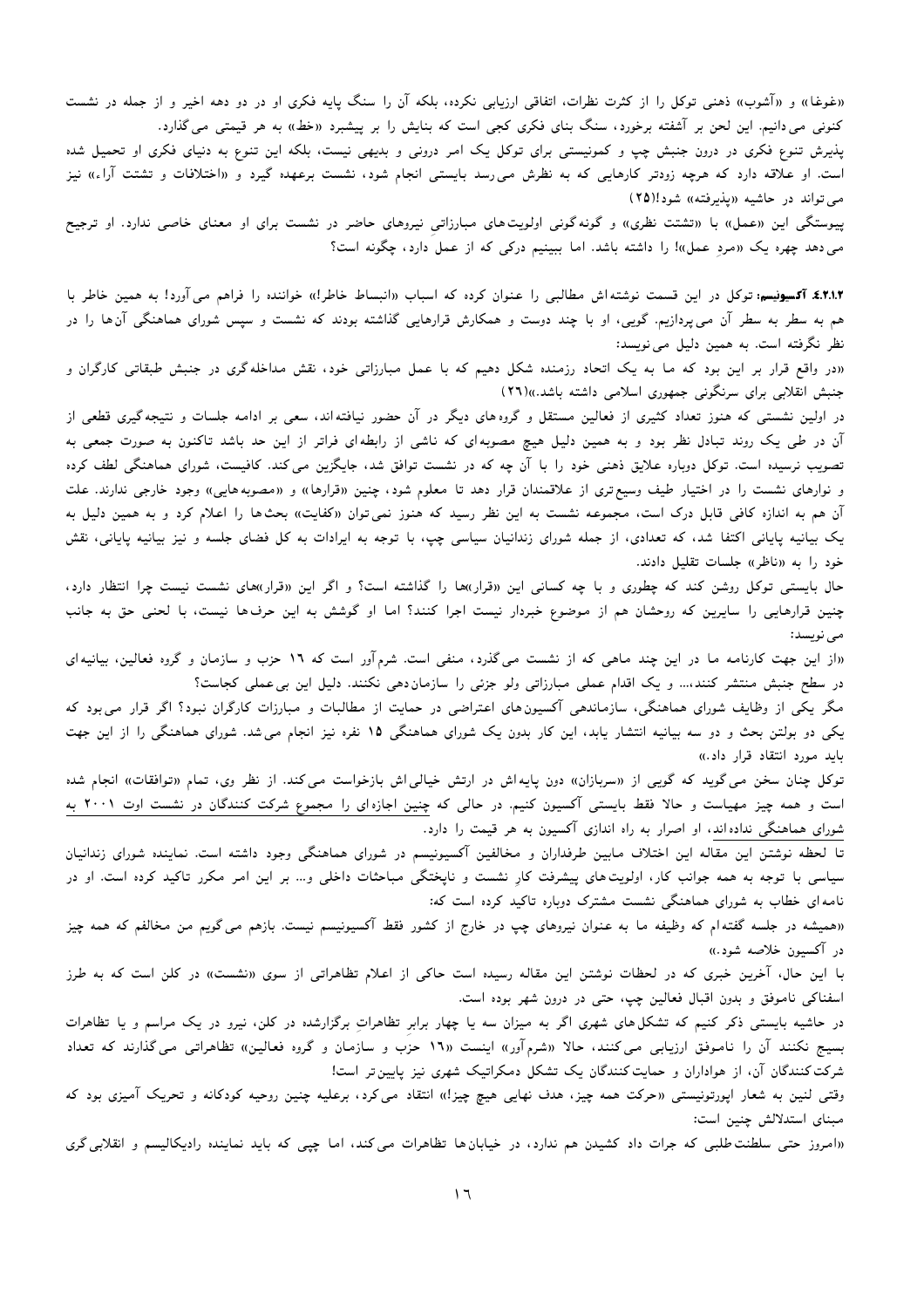باشد، خوابش برده است.»

اگر چنین دسته گلی در کلن به آب داده نمیشد، کمی حوصله باقی می ماند که با طنز جمله توکل را تغییر دهیم و بنویسیم: «چپ آسوده بخواب که توکل بیدار است!» اما متاسفانه شیفتگی به آکسیونیسم چنان وجود توکل را در این دوره فرا گرفته که در جای جای نوشتهاش بدیهی ترین معیارهای مارکسیستی لنینیستی را به فراموشی سپرده و به تحریک کودکانه مشغول می شود. باز هم ادامه مطلب توکل:

«متاسفانه اکنون قضاوت خیلی ها در مورد کمونیستها و چپهای ایران این است که حرف می زنند و شعارهای عریض و طویل می دهند، اما اهل عمل نیستند. نباید گذاشت که این اتحاد هم مشمول همین قضاوت شود.»

این دیگر استدلال بسیار شکننده ای بود! برطبق این فرمایشات، ما، یعنی کمونیستها، برای این که «پشت سرمان حرف درنیاورند» که «شعارهای عریض وطویل» می دهیم ولی «اهل عمل» نیستیم (یعنی در خیابان های اروپا آکسیون نمی گذاریم)، بایستی «یک کاری بکنیم!»

معیار تعیین خط مشی سیاسی و استراتژی مبارزاتی کمونیست ها، با این حساب، از تحلیل شرایط مشخص و استخراج وظایف براساس ییشبرد استراتژی انقلابی در این شرایط نیست، بلکه ما بایستی به توصیه توکل، «کاری کنیم که در و همسایه این طوری درباره ما حرف نزند!» واقعاً به این می گویید استدلال؟ یا فقط شانتاژی برای تحریک دیگران است؟! از قدیم گفتهاند «خوش بُوَد گر محک تجربه آید به میان!» برگردیم به تجربه مشخص کلن.

از رفقای حاضر در آکسیون درباره وضع آکسیون و جوانبی که بایستی به آن توجه میشد، پرسیدیم. اولین نکته این که به نماینده ما در شورای هماهنگی، زمانی کوتاه قبل از برگزاری آکسیون فقط «اطلاع» داده شد. یعنی به نام شورا آکسیون گذاشته می شود ولی حداقل برخی از نمایندگان، از چنین تصمیم گیری بعد از «برنامه ریزی» آکسیون خبردار میشوند. فریده ثابتی درباره آکسیون کلن میbنویسد:

«به نظرم تحوه تصمیم گیری غلط بود علی رغم آن که قبلا هم بخاطر اصرار بعضی از اعضای شورا در رابطه با آکسیون و تظاهرات، شرایط فعلی جنبش در خارج کشور و تاثیر منفی یک حرکت ناموفق بر آینده نشست مشترک بحث شده بود، این حرکت تدارک دیده شد. آکسیونی با یک سازمان دهی بد، تدارکات بدتر و در محلی کاملاً پرت.

حتی شعارها پیش بینی نشده بود، بلندگوها بردشان تنها چند متر بود. تبلیغاتی بهنظرم انجام نشده بود. چون از شهر کلن تنها عده اندکی آمده بودند. خلاصه بعد از آن همه سرو صدا، کوه موش زایید.»

مینا زرین: «از آشفتگی کار همین بس که شروع آکسیون ساعت ۱۲ بود ولی تا ساعت یک و پانزده دقیقه هنوز برخی از دوستان مشغول نصب یلاکارد بودند.»

منصور مستعان: «من به طور اتفاقی یک روز قبل از آکسیون خبردار شدم وای به حال افرادی که ما بایستی به آنها خبر می۵دادیم…» این گزارشات را می توان مفصل تر نقل کرد ولی همگی آن۱ها یک سمت را نشان می۵دهند، بیبرنامگی و ناموفق بودن چنین پیشنهادی از سوی مدافعين آكسيونيسم.

حالا نوبت ماست که بپرسیم: چرا توکل و دوستانش حرکتی را به «نشست» می خواهند تحمیل کنند که دیگران «در عمل انجام شده» قرار بگیرند؟ چرا علی رغم لفاظی های بزرگ نمایانه، چنین آکسیون مفتضحی به راه انداخته شده است؟ مسئولیت بار منفی آن را توکل تقبل می کند؟ اگر این مسئولیت را نمی پذیرد، چرا از آن دفاع می کند و اگر می پذیرد، آکسیونهای بعدی را هم، این چنین می خواهد برنامه ریزی کند؟ اگر بلد نیست چنین آکسیون هایی را موفق برنامه٫یزی کند، چرا نمی٫ود و از یک فعال تشکل۵عای دمکراتیک شهری سوال نمیکند تا درست یاد بگیرد؟

مخالفت با چنین نوع پیشنهاددهی غیرمسئولانه ای دلایل متعددی دارد که بخشی از آن را در قسمت «۳.۳. بازهم درباره شبکه» و به ویژه «۳.۳.۲. نگاهی کوتاه به تجربه اتحاد چپ کارگری» اشاره کردیم. علاوه براین، به تجربه دیده شده که چنین «پیشنهاددهندگانی» فقط در روی کاغذ چنین می نویسند و در عمل تضمینی برای حضور واقعی (و نه کاغذی) آنها نیست. دلیل دیگر برای مخالفت این است که برای برگزاری آکسیون وسیع و موفق نیاز به هم دلی و هماهنگی بسیار وسیع تری است و نشست هنوز چنین هم دلی ای را مابین نیروهای شرکت کننده اش فراهم نیاورده است. سرانجام این که از نظر ما، آکسیون در خارج کشور یکی از اولویت ها و وظایف انبوهی است که ما بایستی به آن توجه داشته باشیم و «نشست» در مجموع چنین اولویتهایی و درجه اهمیتشان را تعیین نکرده و توافقی جمعی در این مورد به وجود نیامده است. بازهم دلایل می خواهید یا همین چند دلیل کفایت می کند که کمی از تحمیل نظر خود به جمع خودداری کنید؟

8.۲.۱.۳. افراد با تجربه: همان گونه که دیدیم توکل تبحر زیادی در تشویق به آکسیون های ناموفق دارد. این امر از «تجربه»! زیاد او ناشی می شود که چگونه میتوان هر تشکیلات موفقی را ناموفق ساخت؟! چگونه هر آکسیون وسیع را به گونهای تشویق کرد و به راه انداخت که از این ناموفق تر و مفتضح تر نتوان تصورش را کرد؟! و چگونه یک نشستی را که امیدهای بسیاری به آن می رود، به ناکامی کامل رهنمون شد! این ها همه اش «تجربه» می خواهد! تجربه که حتماً نباید «تجربه موفق» باشد، «تجربه ناموفق» هم داریم. خب، توکل همان طور که دیدیم و

می دانیم «مرد عمل»! است با انبوهی از تجربههای ناموفق. او «گذشتهاش چراغ راه آیندهاش است!» بگذارید ادامه نوشتهاش را از جایی که قطع كرده بوديم بخوانيم: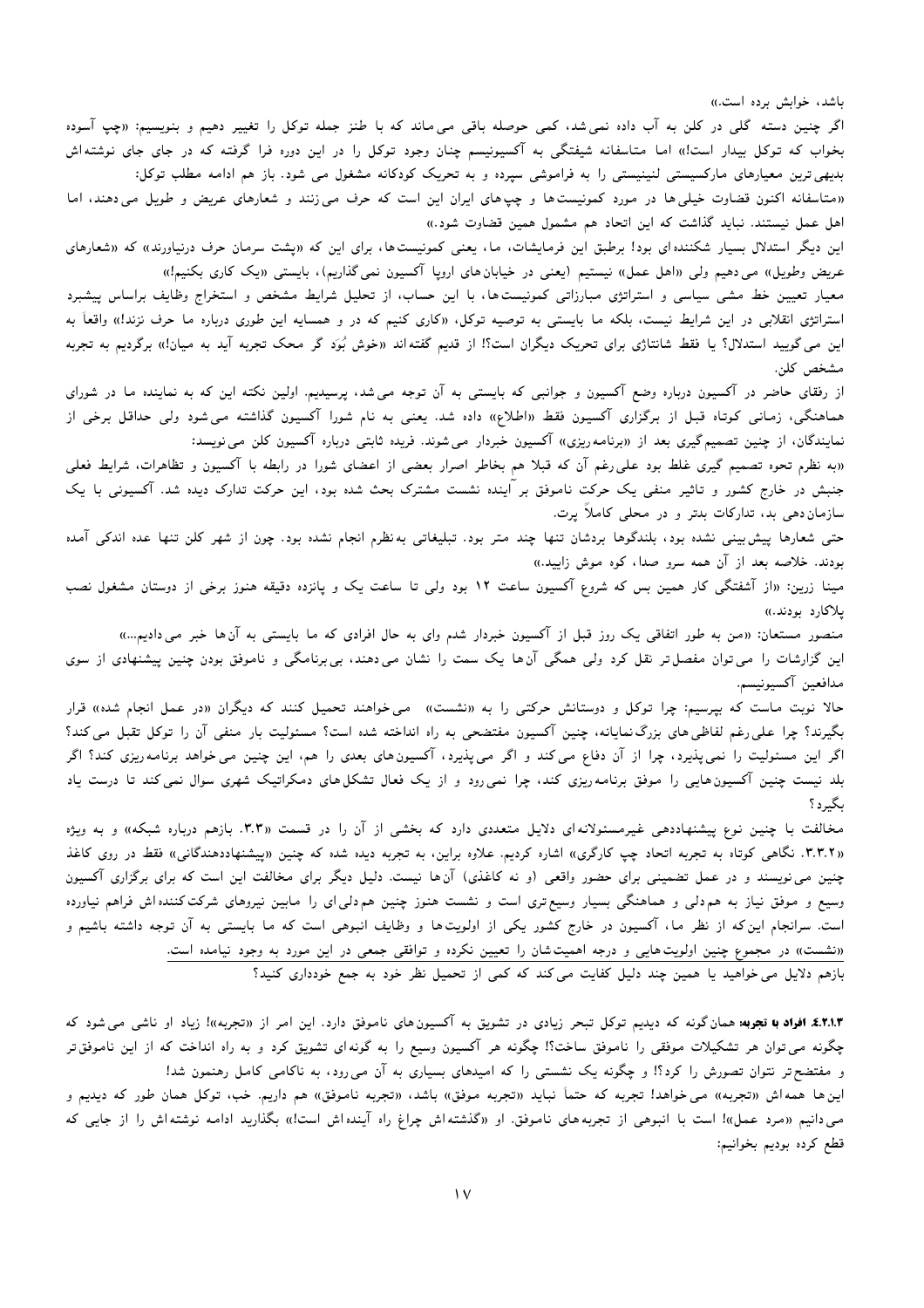«..شورای هماهنگی را از این جهت باید مورد انتقاد قرار داد. اما انتقاد اصلی آن به خود اجلاس نخست برمی گردد که برخی جریانات، افرادی را که برای هیئت هماهنگی نامزد کردند که هیچ تجربهای در امر سازمان،هی یک مبارزه سیاسی نداشتند و تعداد این رفقا در هیئت هماهنگی کم نیست. در جمع شورای هماهنگی، تعداد اندکی از اعضاء تجربه و توان لازم برای یک چنین وظیفهای برخوردارند. نشست آتی قطعاً باید این اشتباه خود را اصلاح کند.»

خب، از كجايش شروع كنيم؟!

اولاً اگر منظور توکل از «افراد با تجربه» همانهایی هستند که سمبل «تجربههای منفی و ناموفق» هستند، می توان پرسید که «افراد با تجربه» چه گلی بر سر این جنبش زده اند که «بی تجربهها» نزده اند؟ وظایفی که شورای هماهنگی بایستی مابین این دو نشست انجام میداد، آن چنان نبوده و نیست که از عهده انجام مجموع حاضرین شورا بر نیاید. مشکل از آنجا آغاز می شود که توکل توقعات خود را جایگزین وظایف واقعی شورای هماهنگی می کند و به همین دلیل عدم انجام آنها را دلیل «بیتجربگی» افراد عضو شورا می داند.

ثانیاً اگر اساساً قرار به انجام کارهایی وسیع¤تر و پیچیدهتر باشد، آیا چیزی به نام تقسیم کار و نیز واگذاری وظایف به افراد مختلف به گوش¤نان خورده است که افراد کم تجربه در حین انجام کار از آن بیاموزند؟ تا زمانی که به افراد اعتماد نشده و به آنان مسئولیت واگذار نشود، نمی توان توقع رشد و شکوفایی استعدادهای عملی آنها را داشت. هراس توکل از «غوغای» نظرات حاضر در نشست، با بی اعتمادی او به افراد، برای واگذاری وظایف عملی در هماهنگی کامل است! این نظریه همیشه قائل به این امر است که روابط «استادکار و شاگرد» قرون وسطی در روابط یک تشکیلات کمونیستی حاکم است و همیشه یک یا چند «استادکار» کارهای کلیدی را انجام می دهند و «شاگردها» نیز همیشه نقش وردست را ایفاء می کنند. «استادکار زیرک» (بنا به روایات) همیشه یک یا چند «فوت» کارش را از شاگرد پنهان می کند، تا به هنگامی که «شاگرد» گستاخی کرد و به سلسله مراتب «استادکار-شاگرد» تن نداد، با آن «فوت»ها شاگرد گستاخ را سرجایش بنشاند و سرکوب کند.

برای ما بدیهی است که چنین روابط و تلقی قرون وسطایی در میان کمونیست ها و جنبش چپ جایی ندارد. وظایف را بایستی به طیف وسیع تری منتقل ساخت و به توانایی های خلاقه آنان اعتماد داشت. طبیعی است که در همان حال انتقال تجربیات به عناصر کم تجربهتر سازمان داده می شود و معیار موفقیت کار، ارتقای روزافزون نیروهای تازه به میدان مبارزه پیوسته به شمار می رود.

تازه، این داستان ها به موقعیتی بازمی گردد که واقعاً با نیروی کم تجربهای روبرو باشیم. تا آنجا که نگارند اطلاع دارد، اکثریت قریب به اتفاق افراد حاضر در شورای هماهنگی (به جز یک مورد) هرکدام حداقل بیش از دو دهه سابقه فعالیت در جنبش انقلابی را دارند و چنین تصویری که توکل ارائه می دهد، به دور از واقعیت است.

ثالثاً برای توکل و دوستانش شاید سالهاست که مسئله تقسیم کار به طرز ناصحیحی حل شده است، ولی سایر حاضرین در نشست به این روش های استاد-شاگردی باور ندارند. گواه آن نیز رای بسیار بالای جوان ترین عضو شورای هماهنگی است، که توسط نگارنده این نوشته معرفی شد و او نیز لطف کرد و پذیرفت. گرایش عمومی نشان داد، آگاهانه از روشهای بازدارنده و متحجر دوری می کند و به نیروهای جوان ارج می نهد. جالب اینجاست که تنها اعتراضی که در نشست نسبت به مطرح ساختن کاندیدای جوان مواجه شدیم، از سوی یکی از هم تشکیلاتیهای توکل بود. قرابت بینشی، حداقل در این امورات خودش را نشان می دهد!

باری، نشست «اشتباه» نکرد، بلکه به صورت آشکار و روشنبی از رویه های قرون وسطایبی فاصله گرفت.

8.۲.۱.٤. حالا نوبت حمله به نماینده شورای زندانیان سیاسی است: توکل فقط از شورای هماهنگی و تصمیم گیری نشست در مورد ترکیب آن، ناراضی نیست، بلکه نماینده ما در این شورا را نیز از «موانع» خود ارزیابی می کند. دوباره ادامه نوشته اش را بخوانیم:

«…نشست آتی قطعاً باید این اشتباه خود را اصلاح کند. البته به نظر من این تنها مانع نبود… یکی از این موانع گرایشی است که به پراتیک مبارزاتی اعتقاد ندارد و همان گونه که در اجلاس وسیع هم اعلام نمود، وظیفهای جز انتشار یک نشریه و بحث بر سر مسائل مختلف برای چپ قائل نیست. توجیهات مختلفی نیز برای این بیءملی ارائه میشود. گفته میشود ما آکسیونیست نیستیم و با این توجیه، مبارزه عملی به کلی نفي مي شود.»

درباره آکسیونیسم در بالا اشاراتی داشتیم و چند هفته پیش از «آکسیون موفق کلن» در نامهای که نماینده ما نوشته بود بسیار روشن می خوانیم  $: A \subset$ 

«… نوشته شده است مگر یکی از وظایف شورای هماهنگی، سازماندهی آکسیونهای اعتراضی نبوده است. دوستان، من چنین مطلبی در بیانیه ندیده ام و تازه بسیار مورد اعتراض قرار گرفته۱م که ما به شما اجازه ندادیم از طرف ما اعلامیه بدهید، آکسیون و سمینار راه بیاندازید و غیره. بازهم فکر می کنم شورا هیچ مانعی بر سر راه جریان های شرکت کننده در نشست برای حرکت مستقل نبوده است.»

با این حال، تمایل نظری و عملی آشکاری دیده می شود که برفراز سر «نشست»، به حرکاتی دامن زده شود و از مجموعه حاضر در نشست فقط تاییدیه منفعلانه آن را بگیرند. ما از هم اکنون به خطرات دراز مدت و منفی چنین روحیهای هشدار می دهیم و آن را به صلاح پیشبرد روند همگرایی جنبش چپ نمی دانیم.

نکته دیگری که در همین نقل قول از توکل به طرز ناشایستی به چشم می خورد، متهمسازی و در واقع ترور شخصیت رفقایی است که سال۵ا در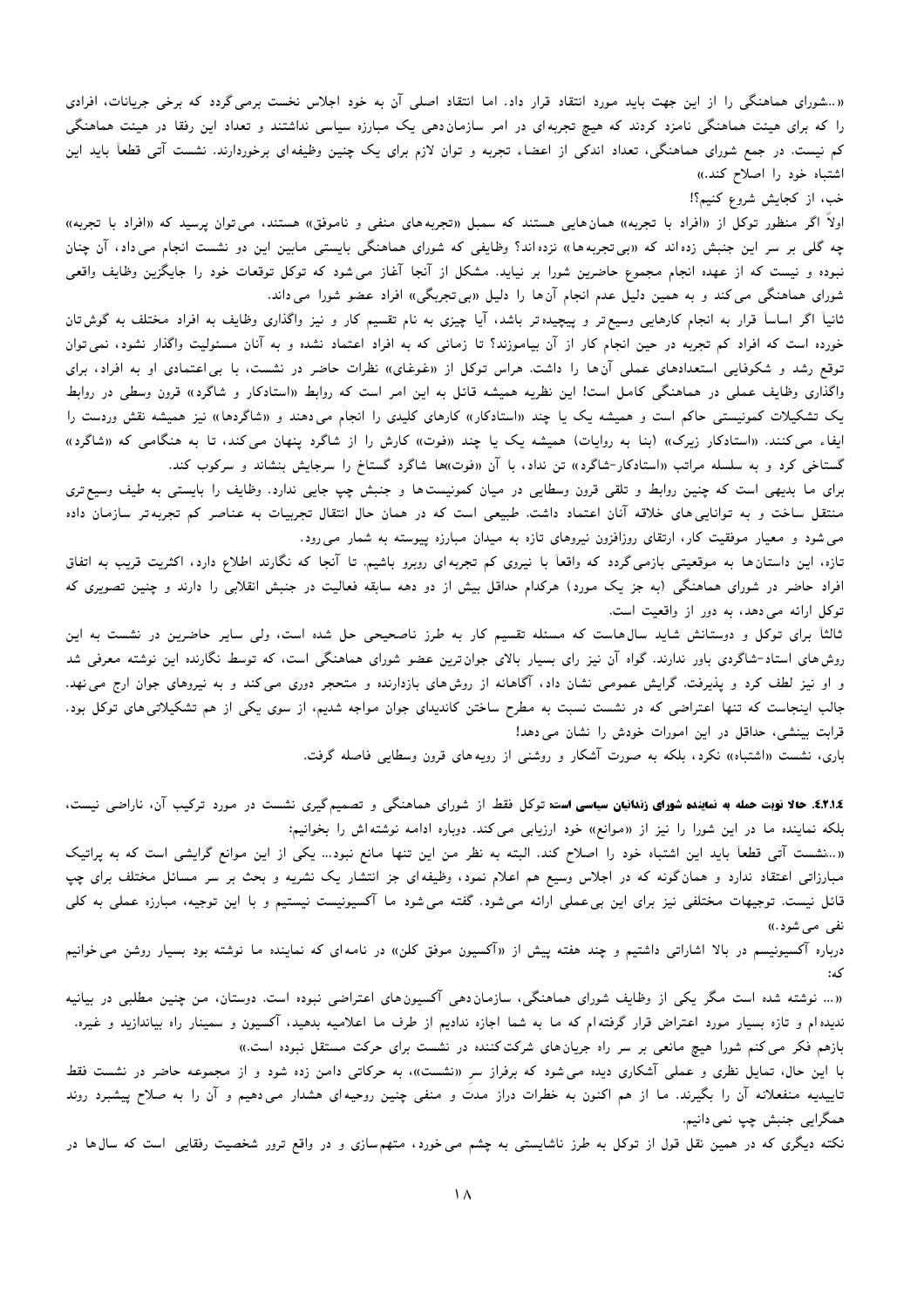زندان های شاه و نیز جمهوری اسلامی برعلیه بی عدالتی و ستم سرمایه به مبارزه مشغول بوده و در واقع سمبل مقاومت کمونیستی و آرمان خواهی والا و انسان گرای مارکسیستی هستند. تصویر توکل «از گرایشی که به پراتیک مبارزاتی اعتقادی ندارد»، روش رایجی از ترور نظر براساس تحریف نظر طرف مقابل است. از سوی دیگر، توکل دیالکتیک ارتباط نظر ما را از همبستگی روند نوسازی جنبش چی، شکل سازمانی آن، و بسیج نیروها بر حول رسانه آلترناتیو درنمیLیابد. طرح آلترناتیو چپ، بدون سازمانگری رسانه آلترناتیو هیچ و پوچ است. در نشست نخست نیز او درکی عامیانه درباره نشریه مشترک ارائه داد که در همان جا به آن پاسخ داده شد، ولی وی از مارکسیسم عامیانه دل،نمیشوید و اسباب زحمت دوباره ای برای ما می شود که مقدمات کار را به او گوشزد کنیم. (رجوع شود به بخش ۳.۲. رسانه آلترناتیو و چپ ایران)

# ۵- جمع بندی: چشم اندازها و امیدواریها

.<br>نمی توان در این نوشته مقدماتی بدون ناروشنی به تمام جزئیات مباحثات پرداخت ولی چنین چشم|ندازی برای کاربست روشی کارآمدتر برای روشن گری سیاسی چپ دیده می شود. کار مستمر و پیگیرانه ای که فعالین مستقل در گوشه و کنار دنبال کرده اند، اینک قادر است به مرحله ای بالاتر و پربارتر برای حل معضلات جنبش کمونیستی دست یابد. ما پیشبرد عملی چنین روندی را با یک یا دو نشست خلاصه نکرده و نمی کنیم و روند نوسازی جنبش چپ را از توافق بوروکراتیک بر سر این یا آن پلاتفرم ارجح می۵دانیم. تاکید بر چنین روندی، تاکید بر خصیصه جنبشی و پویای پراتیک ماست.

اگر نشست دوم قادر به تشکیل گروههای کاری حول ییگیری چنین مباحثاتی شود، آنگاه امیدواریهای بیشتری به تدارک کاری جمعیتر، کیفیتر و رادیکال تر به وجود می آید.

 $F \cdot \cdot F \cdot T.$ 

### ىپى نوشت ھا :

۱. برهان، درباره بیانیه نشست مشترک برخی از سازمان ها و فعالان کمونیست، تک برگی راه کارگر، شماره ۱۲۵، چهارشنبه ۱۴ شهریور ۱۳۸۰ ۵ سيتامبر ٢٠٠١ ۲. وام گرفته از شعر سعید سلطانپور، «چهار حرف»

- ۳. رجوع شودبه ضمیمه یک: سازماندهی جنبش امروز
	- ۴. رجوع شودبه ضمیمه دو: نامه سرگشاده

۵. چکیده نظرات هیئت حزب کمونیست ایران و کومه له در نشست مشترک، جهان امروز، نیمه اول شهریور ۱۳۸۰، نیمه اول سیتامبر ۲۰۰۱، ش ٦٧، ص ۴

# ٦. همان، ص ٦

۷. لنین، چه باید کرد؟، در: مجموعه آثار، ترجمه محمد یورهرمزان، ص ۷۳

۸. اپوزیسیون خارج پارلمانی(Ausserparlamentarische Opposition - APO) : «آپو» مخفف جنبش اپوزیسیون چپ در آلمان غربی در انتهای دهه شصت میلادی است. این جنبش با تشکیل «ائتلاف بزرگ» احزاب دمکرات مسیحی و سوسیال مسیحی (CDU/CSU) و سوسیال دمکرات (SPD) در ۱۹۶۲ شکل گرفت. با چنین «ائتلافی» میان احزاب اصلی راست و چپ در آلمان، عملاً پایه فرضی برای یک جریان مخالف در داخل پارلمان از بین رفت. جنبش دانشجویی رادیکال، چپ لیبرال۱های متشکل در «باشگاه جمهوریخواهی»، مجامع کلیسایی و گروههای وابسته به اتحادیهها، اتحاد غیررسمی ای را شکل دادند که منشاء و پایه بسیاری از تظاهراتها و اقدامات سیاسی با اهداف مشخص و محدود بود. (آکسیون هایی با موضوع معین: اعتراض به واقعه معینی نظیر جنگ ویتنام و اعتراض با شستشوی افکار عمومی توسط انحصار رسانهای اشیرینگر مالک نشریاتی مانند Bild، یا گرایش های پلیسی و احکام ناعادلانه قضایی...)

بعد از پیروزی سوسیال دمکرات ها به رهبری ویلی برانت و تشکیل رژیم ائتلافی سوسیال دمکرات (SPD) و لیبرال (FDP) در سال ۱۹۶۹، تلاش برای جذب این جنبش ها به داخل سیستم حاکم آغاز شد. تجزیه جنبش خارج پارلمانی از سویی به گروه بندی هایی منجر شد که با استفاده از امکانات سیستم حاکم می خواستند به تغییرات مورد نظرشان دست یابند. شعار این گروهها «پیشروی از طریق نهادها» بود. گروههایی دیگر، مانند فراکسیون ارتش سرخ (RAF)، مبارزه برعلیه طبقه حاکم را از طریق مبارزه زیرزمینی و مسلحانه به پیش بردند. برای اطلاعات بیشتر در مورد(RAF) مراجعه کنید به:

> - در سرزمینی مثل آلمان با تاریخچه فاشیستی اش، گفتگو با گیزلا، گفتگوهای زندان، ش ۳، زمستان ۱۳۷۸، ص ۱۲۳–۱۱۷ - یبی گردی با شلیک مرگ، شکنجه سفید…، گفتگو با مانو، گفتگوهای زندان، ش ۳، زمستان ۱۳۷۸، ص ۱۳۵-۱۲۵

9- Dieter Rucht, Neue Soziale Bewegungen, in Uwe Andersen/Wichard Wozke (Hrsg.), Handworterbuch des politischen Systems der Bundesrepublik Deutschland, Bonn 1992, S364